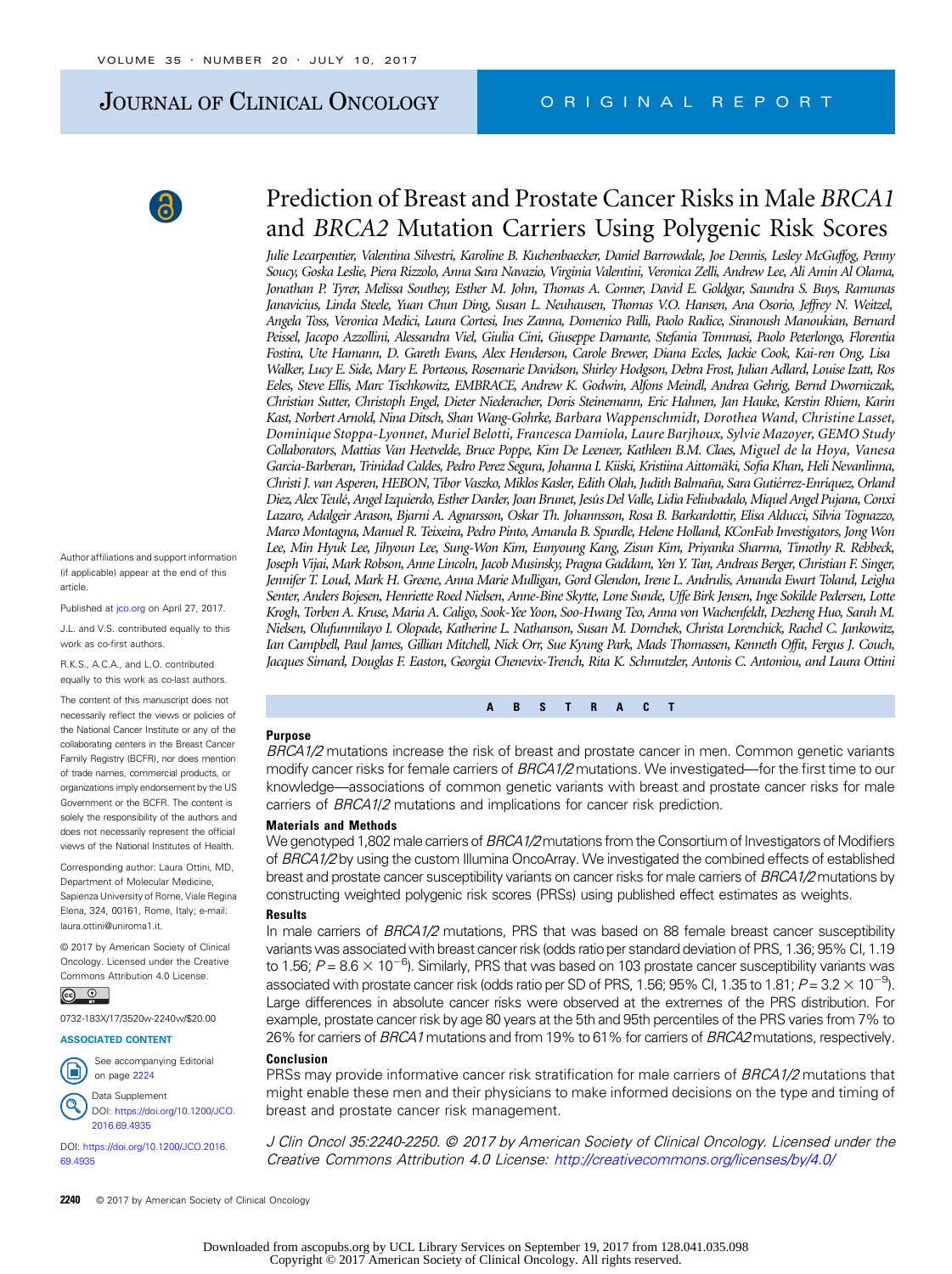## **INTRODUCTION**

Germline mutations in BRCA1 and, predominantly, BRCA2 are associated with increased risks in men of developing breast and prostate cancers.<sup>1,2</sup> BRCA1/2 mutations account for approximately 10% of male breast cancer and 2% of prostate cancer cases. $3-5$ Breast cancer in men is rare and accounts for less than 1% of all male tumors. By contrast, prostate cancer is the most common cancer in men, accounting for approximately 25% of male tu-mors.<sup>[6](#page-6-0)</sup> The lifetime risk of male breast cancer in mutation carriers has been estimated to be 5% to 10% and 1% to 5% for carriers of BRCA2 and BRCA1 mutations, respectively, whereas estimates of lifetime prostate cancer risk are approximately 20% and 40% for carriers of BRCA1 and BRCA2 mutations, respectively.<sup>[3,7](#page-6-0)[-10](#page-7-0)</sup>

More than 100 common genetic variants (single nucleotide polymorphisms [SNPs]) that are associated with prostate cancer and female breast cancer have been identified via genome-wide association studies (GWAS) in the general population,  $11,12$  and their combined effects have been shown to have significant im-plications for risk stratification and targeted prevention.<sup>[13-15](#page-7-0)</sup> By contrast, only two male breast cancer susceptibility SNPs have been identified to date,  $16$  but there is some evidence that suggests that common variants that are associated with female breast cancer may influence male breast cancer risk.<sup>17-[19](#page-7-0)</sup>

Studies by the Consortium of Investigators of Modifiers of BRCA1/2 (CIMBA) have shown that common SNPs modify the risk of breast and ovarian cancers for female BRCA1 and BRCA2 mutation carriers $20-22$ ; however, no study to date has investigated the associations of common SNPs with breast or prostate cancer risk for men with BRCA1/2 mutations and their implications for cancer risk prediction.

In this study, we performed the first GWAS for breast and prostate cancers in male BRCA1/2 mutation carriers enrolled in CIMBA using the custom Illumina OncoArray. Furthermore, we evaluated the combined effects of known common breast and prostate cancer susceptibility variants on cancer risks for male carriers of BRCA1/2 mutations and estimated absolute age-specific cumulative risks of developing breast and prostate cancers on the basis of combined SNP distributions. We demonstrate—to our knowledge for the first time—that combined SNP effects have important implications for risk profiling of male carriers of BRCA1/2 mutations.

### MATERIALS AND METHODS

### **Samples**

CIMBA collects data on men with BRCA1 or BRCA2 clearly pathogenic variants—commonly termed mutations—who are older than 18 years, with the majority recruited via cancer genetics clinics.<sup>[23](#page-7-0)</sup> Pathogenic variants were defined as previously described. $2\overline{4}$  All participating studies have been approved by local ethical review committees.

To select samples for genotyping, we used a case-control study design, selecting all available male carriers of BRCA1/2 mutations who were affected with breast and/or prostate cancer (cases) and matching them with up to three unaffected mutation carriers (controls). Cases and controls were matched for study group or country of residence, year of birth, and gene (BRCA1 or BRCA2). A total of 1,989 male carriers were selected for

genotyping: 265 with breast cancer, 212 with prostate cancer, 43 with both diseases, and 1,469 unaffected.

### Genotyping and Quality Control

Genotyping was performed by using the Illumina OncoArray beadchip (approximately 570,000 SNPs with genome-wide coverage). Genotyping and quality control were performed as described in the Data Supplement. Of 1,989 samples, 1,802 passed the quality control step. We imputed genotypes using the 1000 Genomes Project as the reference panel (Data Supplement).

### Statistical Methods

Association Analyses. We evaluated associations of SNPs with risks of breast and prostate cancer simultaneously using multinomial logistic regression. The control group in this analysis was defined as the set of samples without a breast or prostate cancer diagnosis. Breast and prostate cancer cases were defined on the basis of age at diagnosis, whichever occurred first. If breast and prostate cancer occurred at the same time, individuals were treated as patients with breast cancer. Thus, of 1,802 samples, 277 were defined as patients with breast cancer, 212 as patients with prostate cancer, and 1,313 as controls. Analyses were adjusted for the first three principal components, age at breast or prostate cancer for patient-cases and age at interview for controls, and gene (BRCA1 or BRCA2). A robust variance approach—clustering of family membership—was used to adjust for related individuals. Additional logistic regression analyses were carried out to assess associations separately with breast or prostate cancer risk (Data Supplement). We also performed a set of sensitivity analyses by considering patient cases with both breast and prostate cancer as a separate group in a multinomial logistic regression model (Data Supplement). Analysis was performed in R (version 3.2.3; R Foundation, Vienna, Austria) and STATA software (version 13.1; STATA, College Station, TX; Computing Resource Center, Santa Monica, CA).

Polygenic Risk Scores. Assuming a log-additive model for the joint effects of SNPs, we constructed polygenic risk scores (PRSs) by summing the number of alleles across SNPs that were weighted by their estimated per-allele log-odds ratios (ORs) in published studies<sup>[11,12](#page-7-0),[22,25](#page-7-0)-[32](#page-7-0)</sup> (Data Supplement).

PRSs were standardized to have mean 0 and variance 1 (Data Supplement). We evaluated associations with quartiles of PRS on the basis of the PRS distribution in controls. Absolute age-specific cumulative risks of developing breast or prostate cancer at different percentiles of PRS were calculated using published methods $33$  (Data Supplement).

Selection of SNPs Included in PRSs and Weights. Breast Cancer PRSs. We investigated three main PRSs using SNPs that were known to be associated with overall risk of breast cancer or risk of estrogen receptor (ER)–positive or –negative breast cancer from published studies that were performed in females from the general population. To construct each PRS and to avoid over-fitting, we used external log-OR estimates—for their association with risk for overall breast cancer or ER-positive or ER-negative breast cancer—from the largest association studies of the Breast Cancer Association Consortium.<sup>[12,22](#page-7-0),[28-31](#page-7-0),[34](#page-7-0)</sup> No data from the current study were used to construct any of the PRSs. The three PRSs were defined as follows:

- 1. The overall PRS includes SNPs that were associated with breast cancer risk from population-based association studies. This PRS included 88 (77 genotyped, 11 imputed) SNPs.
- 2. The ER-positive PRS includes SNPs that were associated with ERpositive breast cancer. This PRS included 87 (76 genotyped, 11 imputed) SNPs. Weights for each SNP were based on published log-OR estimates for ER-positive breast cancer.
- 3. The ER-negative PRS includes SNPs associated with ER-negative disease. This PRS included 53 (47 genotyped, six imputed) SNPs. Weights for each SNP were based on log-OR estimates for ERnegative breast cancer.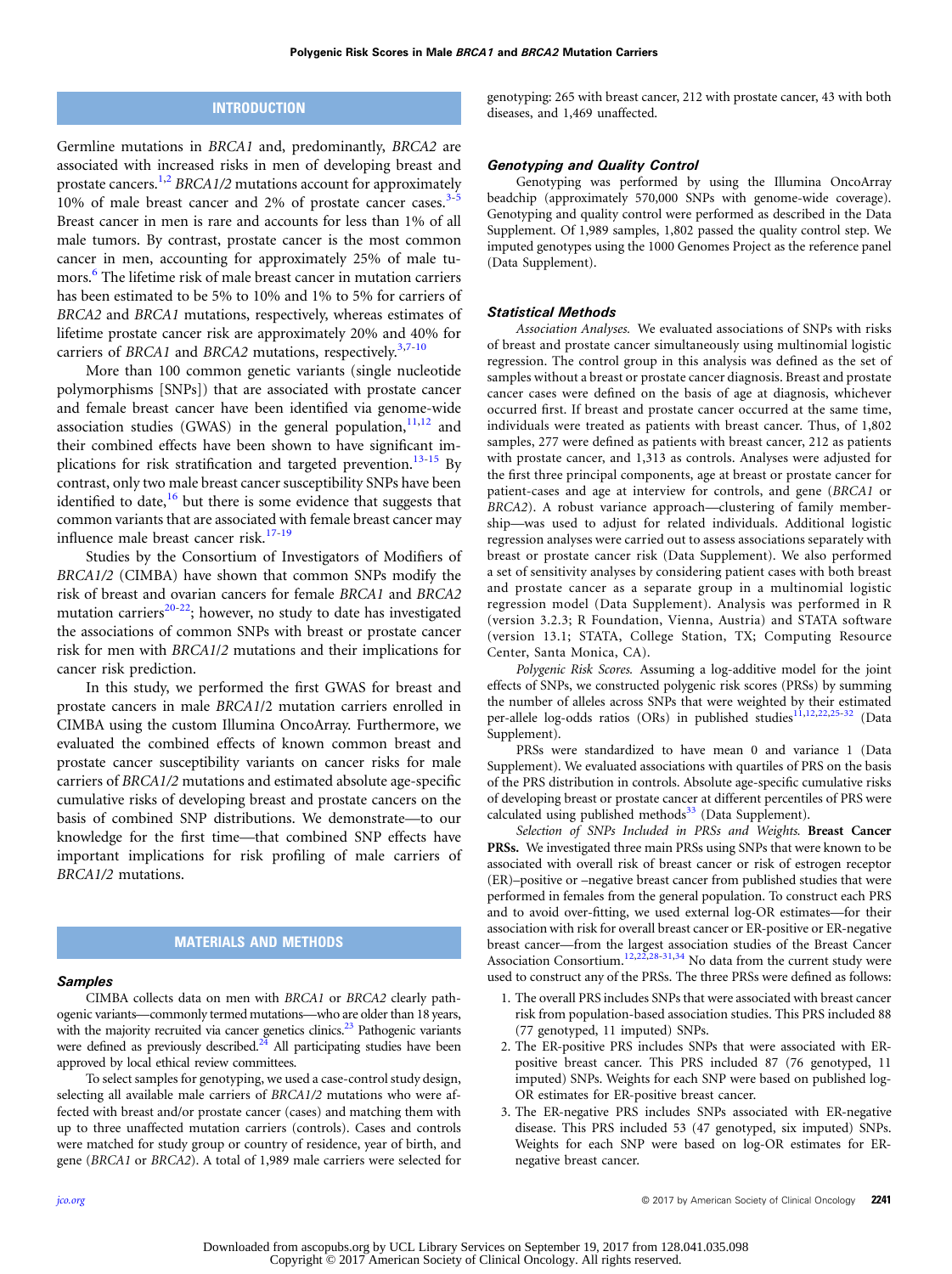A list of SNPs and weights used in each PRS is shown in the Data Supplement. To identify the most strongly associated PRS, we have evaluated the associations of all three PRSs in the set of BRCA1 and BRCA2 samples combined and separately.

We also investigated two PRSs by using SNPs that were associated with breast cancer risk for female BRCA1/2 mutation carriers (Data Supplement).

Prostate Cancer PRS. Prostate cancer PRS included variants that were associated with prostate cancer at genome-wide significant level in studies of the PRACTICAL consortium.<sup>[11](#page-7-0),[14,32](#page-7-0),[35-38](#page-7-0)</sup> Log-OR estimates from published population-based studies were used according to the approach above.<sup>[11,32](#page-7-0)</sup> This PRS included 103 (71 genotyped, 32 imputed) SNPs (Data Supplement).

## **RESULTS**

We evaluated associations for a total of 9,530,887 SNPs in 1,802 male carriers of BRCA1/2 mutations, including 277 patients with breast cancer, 212 patients with prostate cancer, and 1,313 controls. We investigated associations in the combined sample of BRCA1/2 mutation carriers and separately in BRCA2 mutation carriers. The number of BRCA1 mutation carriers was too small to allow for separate analyses. Across the two analyses, no associations at  $P < 10^{-8}$  were identified. A total of 577 SNPs exhibited associations at  $P \leq 10^{-5}$ . GWAS results are reported in the Data Supplement.

### Breast Cancer PRSs

Of 102 SNPs included in the breast cancer PRSs, 68 SNPs (67%) yielded OR estimates in the same direction as those that have been previously reported for females in the general population. Eleven SNPs were associated with breast cancer risk at  $P < .05$  (Data Supplement). After accounting for multiple testing, there was no evidence of pairwise interactions between any two variants in the PRSs.

The three main breast cancer PRSs that were constructed on the basis of associations with female breast cancer risk were strongly associated with male breast cancer risk for both BRCA1 and BRCA2 mutation carriers [\(Table 1](#page-3-0)). The OR estimate for male breast cancer per standard deviation (SD) increase in overall PRS was estimated to be 1.36 (95% CI, 1.19 to 1.56;  $P = 8.6 \times 10^{-6}$ ) in combined BRCA1/2 carriers. Associations remained significant when BRCA1 and BRCA2 carriers were analyzed separately (BRCA1: OR, 1.49; 95% CI, 1.07 to 2.07;  $P = .019$ ; BRCA2: OR, 1.36; 95% CI, 1.17 to 1.58;  $P = 7.2 \times 10^{-5}$ ). Men in the 3rd and 4th quartiles were at significantly increased risk of breast cancer compared with men in the bottom quartile of the PRS [\(Table 1\)](#page-3-0), but the numbers of carriers in individual quartiles in the BRCA1 only analyses were too small to draw definitive conclusions.

The magnitude and strength of associations were similar for the PRS that was constructed on the basis of SNPs associated with ER-positive breast cancer in females ([Table 1\)](#page-3-0). The ER-negative PRS showed a weaker association with breast cancer risk for male carriers of BRCA1/2 mutations. Results were similar when the associations were evaluated using logistic regression (Data Supplement) and when considering the patients with both breast and prostate cancer as a separate group in a multinomial logistic regression model (Data Supplement).

### Prostate Cancer PRS

Of 103 SNPs that were included in the prostate cancer PRS, 74 SNPs (71%) had estimated ORs in the same direction as those previously reported in population-based studies. Eight SNPs were associated at  $P < .05$  (Data Supplement).

There was a highly significant association between the prostate cancer PRS and prostate cancer risk for male carriers of BRCA1/2 mutations (OR for prostate cancer per SD increase, 1.56; 95% CI, 1.35 to 1.81;  $P = 3.2 \times 10^{-9}$ ; [Table 2](#page-4-0)). Associations remained significant when analyses were performed separately for carriers of BRCA1 and BRCA2 mutations (BRCA1: OR, 1.72; 95% CI, 1.30 to 2.29;  $P = 1.8 \times 10^{-4}$ ; BRCA2: OR, 1.49; 95% CI, 1.26 to 1.77;  $P = 4.9 \times 10^{-6}$ ). There was an increasing risk of prostate cancer with increasing PRS quartiles. When compared with the 1st quartile, OR for prostate cancer for men in the 2nd quartile was 1.82 (95% CI, 1.07 to 3.08;  $P = .026$ ), for men in the 3rd quartile, 2.23 (95% CI, 1.32 to 3.76;  $P = .003$ ), and for men in the 4th quartile, 3.36 (95% CI, 2.05 to 5.52;  $P = 1.7 \times 10^{-6}$ ).

We observed significant associations between prostate cancer PRS with both low  $(< 7)$  and high ( $\geq 7$ ) Gleason score prostate cancers ([Table 2\)](#page-4-0). There was no evidence of interaction between age at diagnosis and/or observation and any breast or prostate cancer PRSs (Data Supplement).

### Discriminatory Ability

The overall breast cancer and ER-positive PRSs had an area under the curve (AUC) of 0.59 (95% CI, 0.55 to 0.63). ER-negative PRS had the lowest AUC at 0.55 (95% CI, 0.51 to 0.59). The AUC for prostate cancer PRS was estimated to be 0.62 (95% CI, 0.58 to 0.66).

## Predicted Risks of Male Breast and Prostate Cancer by PRS Percentile

We used the estimated OR for the breast cancer overall PRS and the prostate cancer PRS from the combined analysis of BRCA1/2 samples to calculate male breast and prostate cancer risks at the 5th, 10th, 50th, 90th, and 95th percentiles of PRS distributions [\(Figs 1](#page-5-0), [2,](#page-5-0) and [3](#page-5-0) and Data Supplement). There were large differences in absolute risks between percentile groups. For BRCA2 carriers, the risk of breast cancer by age 80 years is 5% for men at the 5th percentile of the PRS and 14% for men at the 95th percentile; the risk of prostate cancer by age 80 years is 19% for men at the 5th percentile of the PRS and 61% for men at the 95th percentile. For carriers of BRCA1 mutations, men at the 5th percentile of the prostate cancer PRS have a 7% risk of developing prostate cancer by age 80, and men at the 95th percentile of the PRS distribution have a prostate cancer risk of 26%.

### **DISCUSSION**

We performed the first GWAS, to our knowledge, in male carriers of BRCA1/2 mutations to identify common variants that modify the risks of breast and prostate cancer in these men. Although we analyzed the largest series of male mutation carriers available, this study is underpowered to detect associations with individual lowrisk SNPs.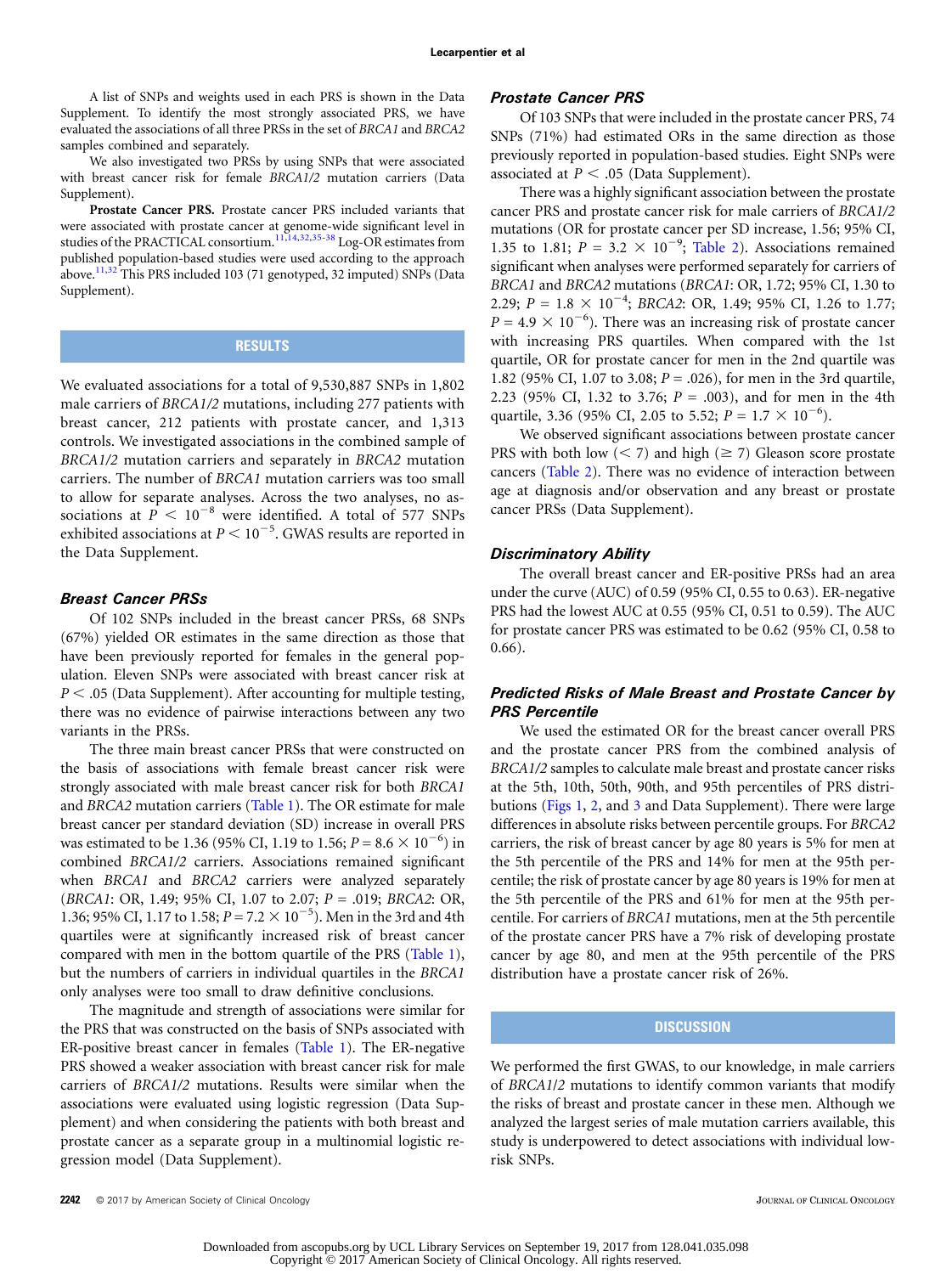<span id="page-3-0"></span>

| Cancer<br>Breast<br>Cases<br>No. of<br>56<br>76<br>Controls<br>No. of<br>328<br>329<br>Quartile<br>Overall PRS<br>2n <sub>d</sub><br>$1s$ t | E<br>1.28<br>$\frac{8}{1}$ |                  |                       |                             |                                     |                | <b>BRCA1</b> Samples     |                      |                      |                                     | <b>BRCA2 Samples</b> |                          |                      |
|---------------------------------------------------------------------------------------------------------------------------------------------|----------------------------|------------------|-----------------------|-----------------------------|-------------------------------------|----------------|--------------------------|----------------------|----------------------|-------------------------------------|----------------------|--------------------------|----------------------|
|                                                                                                                                             |                            | 95% CI           | ρ                     | No. of<br>Controls          | Breast<br>Cancer<br>No. of<br>Cases | $\frac{R}{C}$  | 95% CI                   | ρ                    | No. of<br>Controls   | Breast<br>Cancer<br>No. of<br>Cases | E                    | 95% CI                   | ρ                    |
|                                                                                                                                             |                            |                  |                       | 80                          |                                     | $\frac{0}{1}$  |                          |                      | 223                  | 9                                   | OO.                  |                          |                      |
|                                                                                                                                             |                            | $0.83$ to $1.99$ | .265                  |                             |                                     | 4.78           | .30 to 17.6              | 018                  |                      |                                     |                      | 0.64 to 1.68             | 873                  |
| 327<br>3rd                                                                                                                                  | 1.72                       | $.14$ to $2.60$  | $\overline{O}$        | 32                          |                                     | 2.24           | $0.52$ to $9.70$         | .28                  | 236<br>245<br>229    | $4 \leq 8$                          | $\frac{1.04}{68}$    | 1.08 to 2.61             | .022                 |
| 102<br>329<br>4th                                                                                                                           | 2.35                       | $-57$ to $3.51$  | $3.1 \times 10^{-5}$  | $\infty$                    |                                     | 4.85           | .35 to 17.4              | 015                  |                      |                                     | 2.18                 | 1.41 to 3.37             | $4.7 \times 10^{-4}$ |
| 277<br>313<br>Trend                                                                                                                         | 1.36*                      | 1.19 to 1.56     | $8.6\times10^{-6}$    | 380                         | ္ကာ                                 | 1.49*          | $.07$ to $2.07$          | 019                  | 933                  | 244                                 | 1.36*                | $1.17 \text{ to } 1.58$  | $7.2 \times 10^{-5}$ |
| ER-positive PRS                                                                                                                             |                            |                  |                       |                             |                                     |                |                          |                      |                      |                                     |                      |                          |                      |
| $\pm$<br>328<br>15t                                                                                                                         | $\frac{8}{1}$              |                  |                       |                             |                                     | 00.1           |                          |                      |                      | ద్ద                                 | oo.                  |                          | I                    |
| 329<br>$2n$ d                                                                                                                               | 1.36                       | $0.87$ to $2.1$  | .173                  | 3558                        | 2p7p3                               | 6.96           | $1.49$ to 32.4           | .014                 | 25<br>28<br>24<br>22 |                                     | 1.07                 | 0.66 to 1.73             | .786                 |
| 56<br>82<br>328                                                                                                                             | 1.95                       | .28 to 2.96      | 002                   |                             |                                     | 4.34           | 0.86 to 22.0             | .076                 |                      | $4 k$ &                             | 1.84                 | 18 to 2.87               | 007                  |
| 88<br>328<br>4th                                                                                                                            | 2.37                       | .57 to 3.56      | $3.8 \times 10^{-5}$  |                             |                                     | 6.58           | .41 to 30.7              | 017                  |                      |                                     | 2.18                 | 1.40 to 3.38             | $\overline{5}$       |
| 277<br>313<br>Trend                                                                                                                         | $1.36*$                    | .19 to 1.56      | $4\times10^{-6}$<br>ம | 380                         |                                     | 1.59*          | 1.15 to 2.20             | $5.0 \times 10^{-3}$ | 933                  | 244                                 | 1.35*                | 1.16 to 1.56             | $8.9 \times 10^{-5}$ |
| ER-negative PRS                                                                                                                             |                            |                  |                       |                             |                                     |                |                          |                      |                      |                                     |                      |                          |                      |
| 52<br>329<br>$\frac{1}{3}$                                                                                                                  | 00.1                       |                  |                       | 85                          | 5                                   | 00.1           | $\overline{\phantom{a}}$ |                      |                      | 47                                  | 00.1                 | $\overline{\phantom{a}}$ |                      |
| 67<br>327<br>2nd                                                                                                                            | 1.39                       | 0.93 to 2.08     | .108                  | $\frac{8}{5}$ $\frac{8}{5}$ | $P =$                               |                | 0.56 to 4.43             | $\ddot{3}$           | 227<br>227<br>228    | <b>299</b>                          | 1.41                 | $0.91$ to $2.19$         | .123                 |
| 78<br>329<br>3rd                                                                                                                            | 1.61                       | $.10$ to $2.38$  | 015                   |                             |                                     | $788$<br>$-28$ | 0.64 to 5.83             | .245                 |                      |                                     | $\overline{6}$       | 1.06 to 2.46             | .027                 |
| 80<br>328<br>4th                                                                                                                            | 1.60                       | .08 to 2.37      | 018                   |                             | $\overline{r}$                      |                | 0.39 to 4.26             | .686                 |                      |                                     | I.73                 | 13 to 2.64               | $-011$               |
| 277<br>313<br>Trend                                                                                                                         | $1.19*$                    | 1.05 to 1.35     | $6.0 \times 10^{-3}$  | 380                         | <u>ွ</u>                            | $1.14*$        | 0.81 to 1.60             | 467                  | 933                  | 244                                 | $1.22*$              | 1.06 to 1.40             | $6.0 \times 10^{-3}$ |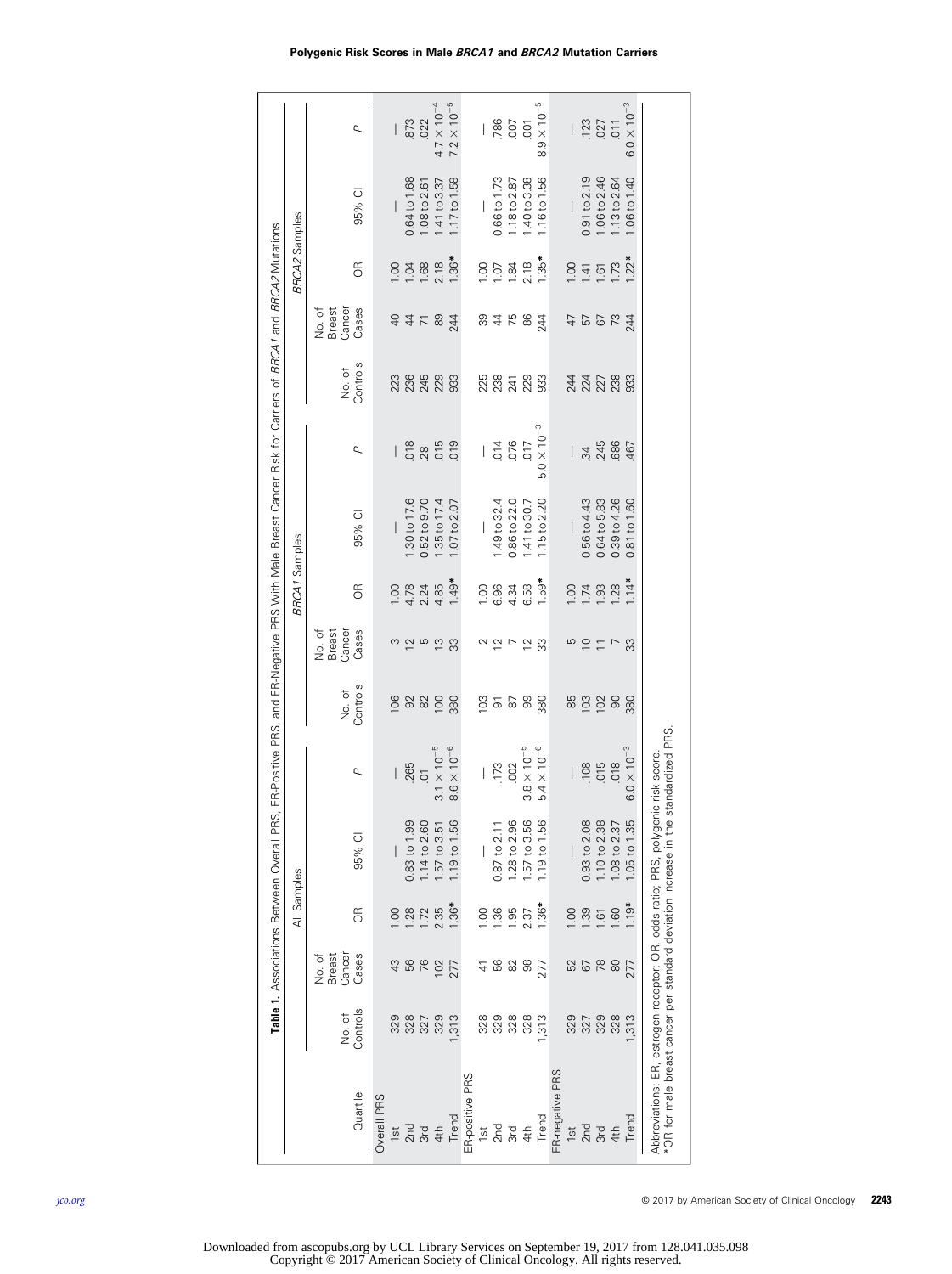<span id="page-4-0"></span>

|                                                                                                                                               | Table 2. Associations of Population-Based Prostate |                                       | All Samples |                                |                      |                          |                                       | <b>BRCA1</b> Samples | Cancer PRS With Prostate Cancer Risk, Overall and by Tumor Gleason Grade, for Male Carriers of BRCA1 and BRCA2 Mutations |                          |                          |                                       | <b>BRCA2</b> Samples |              |                      |
|-----------------------------------------------------------------------------------------------------------------------------------------------|----------------------------------------------------|---------------------------------------|-------------|--------------------------------|----------------------|--------------------------|---------------------------------------|----------------------|--------------------------------------------------------------------------------------------------------------------------|--------------------------|--------------------------|---------------------------------------|----------------------|--------------|----------------------|
|                                                                                                                                               |                                                    |                                       |             |                                |                      |                          |                                       |                      |                                                                                                                          |                          |                          |                                       |                      |              |                      |
| PRS Group                                                                                                                                     | Controls<br>No. of                                 | Prostate<br>Cancer<br>Cases<br>No. of | E           | 95% CI                         | ρ                    | Controls<br>No. of       | Prostate<br>Cancer<br>Cases<br>No. of | $\frac{1}{\sqrt{2}}$ | 95% CI                                                                                                                   | ρ                        | No. of<br>Controls       | No. of<br>Prostate<br>Cancer<br>Cases | $\frac{R}{C}$        | 95% CI       | ρ                    |
| PRS, quartile<br>Prostate cancer<br>$1s$ t                                                                                                    | 328                                                | 26                                    | 00.1        |                                |                      |                          |                                       | 1.00                 |                                                                                                                          |                          | 240                      |                                       | 00.1                 |              |                      |
| 2nd                                                                                                                                           | 329                                                | $\overline{4}$                        | 1.82        | 1.07 t                         | .026<br>L            |                          |                                       | 1.45                 | 0.59 to 3.58                                                                                                             |                          |                          |                                       |                      | 1.05 to 3.86 | .035                 |
| 3rd                                                                                                                                           | 328                                                | 55                                    | 2.23        | to 3.08<br>to 3.76             | .003                 | 83988                    | 94537                                 | 1.45                 | 0.59 to 3.58                                                                                                             | $\frac{418}{416}$        | 3383                     | 12845                                 | $2.01$<br>$2.69$     | 1.41 to 5.12 | .003                 |
| 4th                                                                                                                                           | 328                                                | $\frac{8}{4}$                         | 3.36        | $1.32$ to 3.76<br>2.05 to 5.52 | $7 \times 10^{-6}$   |                          |                                       | 3.45                 | 1.50 to 7.97                                                                                                             | 004                      |                          |                                       | 3.26                 | 1.75 to 6.06 | $1.8 \times 10^{-4}$ |
| Trend                                                                                                                                         | 313                                                | 212                                   | 1.561       | 1.35 to 1.81                   | $3.2 \times 10^{-9}$ |                          |                                       | 1.721                | 1.30 to 2.29                                                                                                             | $1.8 \times 10^{-4}$     |                          | 141                                   | 1.491                | 1.26 to 1.77 | $4.9 \times 10^{-6}$ |
| prostate cancer by<br>prostate PRS and<br>Association between<br>Gleason score                                                                |                                                    |                                       |             |                                |                      |                          |                                       |                      |                                                                                                                          |                          |                          |                                       |                      |              |                      |
| Controls                                                                                                                                      | 1,313                                              |                                       |             |                                | I                    | 380                      |                                       | I                    |                                                                                                                          | $\overline{\phantom{a}}$ | 933                      |                                       |                      |              | I                    |
| Gleason score <                                                                                                                               | $\overline{\phantom{a}}$                           | S3                                    | 1.441       |                                | 008                  | $\perp$                  | 1872                                  | 1.26 <sup>†</sup>    | $0.81$ to $1.94$                                                                                                         | 306                      | $\overline{\phantom{a}}$ | 25.3                                  | 1.641                | 17t02.31     | 004                  |
| Gleason score ≥                                                                                                                               |                                                    | 102                                   | 1.67        | 1.10 to 1.87<br>1.37 to 2.04   | $4.7 \times 10^{-7}$ |                          |                                       | 2.01 <sup>†</sup>    | 1.23 to 3.29                                                                                                             |                          | $\overline{\phantom{a}}$ |                                       | 1.591                | 1.29 to 1.97 | $2.0\times10^{-5}$   |
| Gleason score<br>missing                                                                                                                      |                                                    | 57                                    | 1.491       | 1.97<br>1.13 to                | 004                  | $\overline{\phantom{a}}$ |                                       | $2.09 +$             | 1.37 to 3.17                                                                                                             | 001                      | $\overline{\phantom{0}}$ |                                       | 1.181                | 0.82 to 1.68 | .370                 |
| Case only analysis:<br>Gleason score<br>$\geq$ 7 $\nu$ < 7                                                                                    |                                                    |                                       | 1.191       | 0.81 to 1.75                   | 372                  |                          |                                       | 1.601                | 0.89 to 2.90                                                                                                             | 118                      |                          |                                       | 0.991                | 0.59 to 1.66 | 960                  |
| †OR for prostate cancer per standard deviation increase in the standardized PRS.<br>Abbreviations: OR, odds ratio; PRS, polygenic risk score. |                                                    |                                       |             |                                |                      |                          |                                       |                      |                                                                                                                          |                          |                          |                                       |                      |              |                      |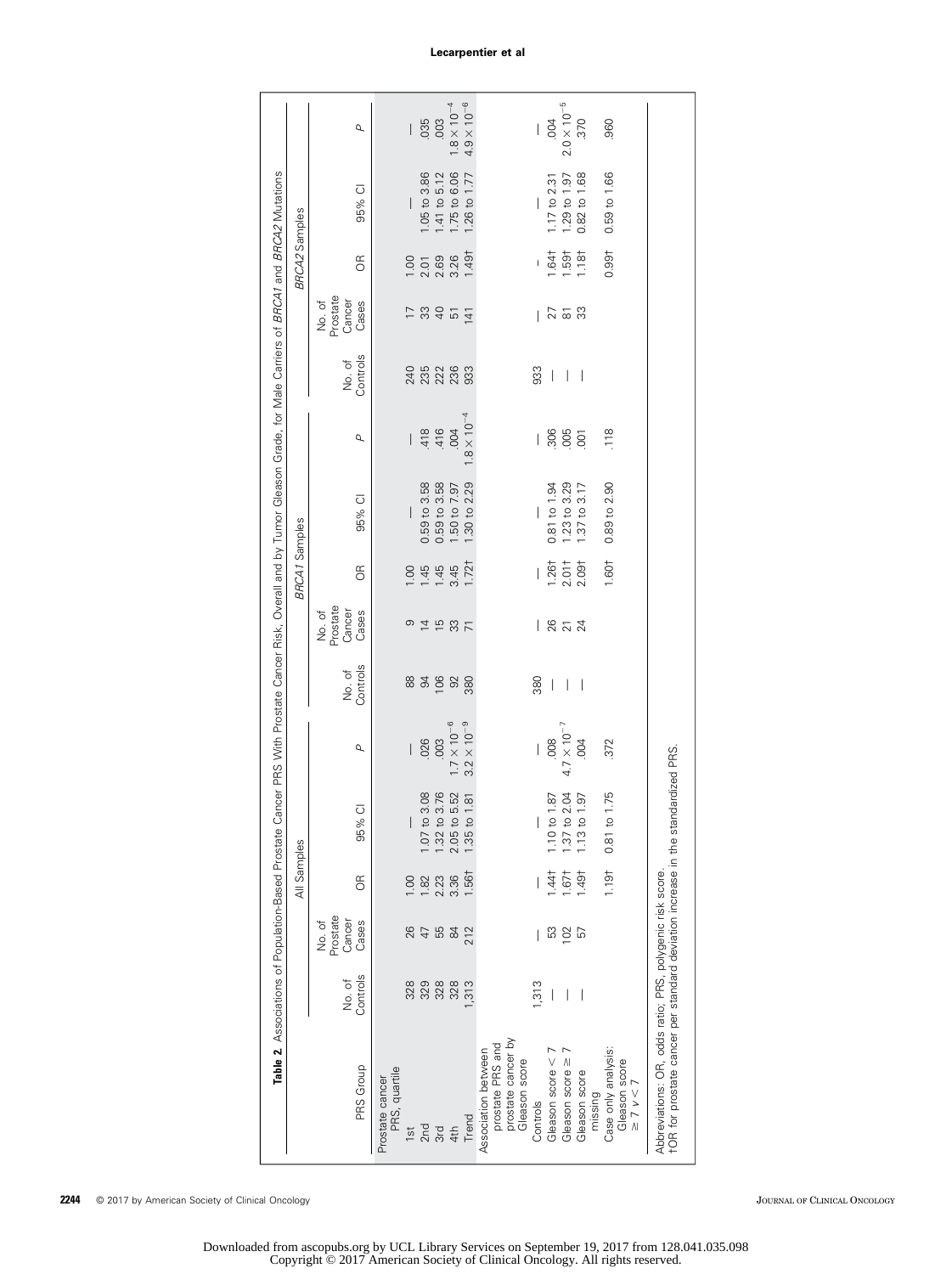<span id="page-5-0"></span>

Fig 1. Predicted breast cancer cumulative risk for male carriers of BRCA2 mutations by percentile of overall polygenic risk score that was constructed by using results from population-based studies.

We have demonstrated that the combined effects of known breast cancer susceptibility SNPs modify breast cancer risk for male mutation carriers and, separately, that the combined effects of known prostate cancer susceptibility SNPs modify prostate cancer risk for male mutation carriers.

PRSs that were constructed with SNPs for female breast cancer and prostate cancer in the general population are highly predictive of risk in male carriers of BRCA1/2 mutations. These results provide the first direct evidence of overlap in the genetic susceptibility to female breast and prostate cancers in the general population as well as the modification of risks of male breast and prostate cancer in men with BRCA1/2 mutations.

We estimated an OR for breast cancer of 1.36 per SD increase in the overall breast cancer PRS. No study in the general population has assessed this exact PRS yet, but Mavaddat et al<sup>15</sup> estimated an OR for female breast cancer of 1.55 for a PRS based on a subset of SNPs in females. Although the present estimate in males is not significantly different from that observed in females, it is somewhat lower. A lower OR may be a result of certain breast cancer SNPs that were included in the PRS that are not associated with male breast cancer risk, or individual SNPs may have smaller ORs for male breast cancer than female breast cancer. Alternatively, the estimate of Mavaddat et al<sup>15</sup> may be susceptible to some level of winner's curse bias.

The prostate cancer PRS was associated with prostate cancer risk in male carriers of BRCA1/2 mutations, with an OR of 1.56 per SD increase in PRS. A previous study on prostate cancer PRS in the general population estimated an OR of 1.74.<sup>[14](#page-7-0)</sup>

Overall, our results indicate that population-based breast and prostate cancer PRSs are predictive of cancer risk for male



Fig 2. Predicted prostate cancer cumulative risk for male carriers of BRCA1 mutations by percentiles of prostate cancer polygenic risk score that was constructed by using results from population-based studies.



Fig 3. Predicted prostate cancer cumulative risk for male carriers of BRCA2 mutations by percentiles of prostate cancer polygenic risk score that was constructed by using results from population-based studies.

mutation carriers, which suggests a general model of susceptibility under which BRCA1/2 mutations and other common cancer susceptibility variants interact multiplicatively on the risk of developing breast and prostate cancers.

To calculate PRSs we have used SNPs and corresponding log-OR estimates from external, population-based studies; therefore, the present analysis represents an independent validation of those externally derived PRSs and indicates that they are independently predictive of cancer risks for male carriers of BRCA1/2 mutations. Although the present analysis was based on a case-control study design, information on SNPs is not subject to the usual biases that are associated with retrospective studies (eg, recall biases); therefore, the reported associations between the PRSs investigated and cancer risks are unlikely to be influenced by the study design.

The ER-positive PRS had a stronger association with male breast cancer in BRCA1/2 mutation carriers than did the ER-negative PRS, which was in line with the observation that the majority of male patients with breast cancer among BRCA1/2 mutation carriers are ER positive.<sup>[23](#page-7-0)</sup>

We observed large differences in absolute risk between men in the bottom and the top of the PRS distribution. In particular, prostate cancer risk by age 80 years for male carriers of BRCA1 mutations ranges from 7% for those at the bottom 5% of the risk distribution to 26% for those at the top 5% of the PRS distribution. By age 80 years, male carriers of BRCA2 mutations are predicted to have a risk of prostate cancer that ranges from 19% for those at the bottom 5% of the risk distribution to 61% for those at the top 5% of the distribution, and a breast cancer risk that ranges from 5% to 14%.

In these calculations, we assumed conservative average prostate cancer risks for both BRCA1 and BRCA2 mutations; however, higher estimates for the effect of BRCA1/2 mutations have been reported in the literature.<sup>[4](#page-6-0)[,9](#page-7-0)</sup> Prospective studies of male mutation carriers will be useful for assessing the calibration of absolute cancer risks by PRS percentiles; however, such studies are not currently available with sufficiently large numbers of incident male breast and prostate cancer cases.

Although there are no established screening or intervention strategies for male carriers of BRCA1/2 mutations, few clinical management recommendations include education, clinical breast examination, and prostate cancer screening.<sup>[39](#page-7-0)</sup> The present findings may inform the development of clinical recommendations on the basis of polygenic risk stratification of male mutation carriers to personalize management recommendations. For example, the current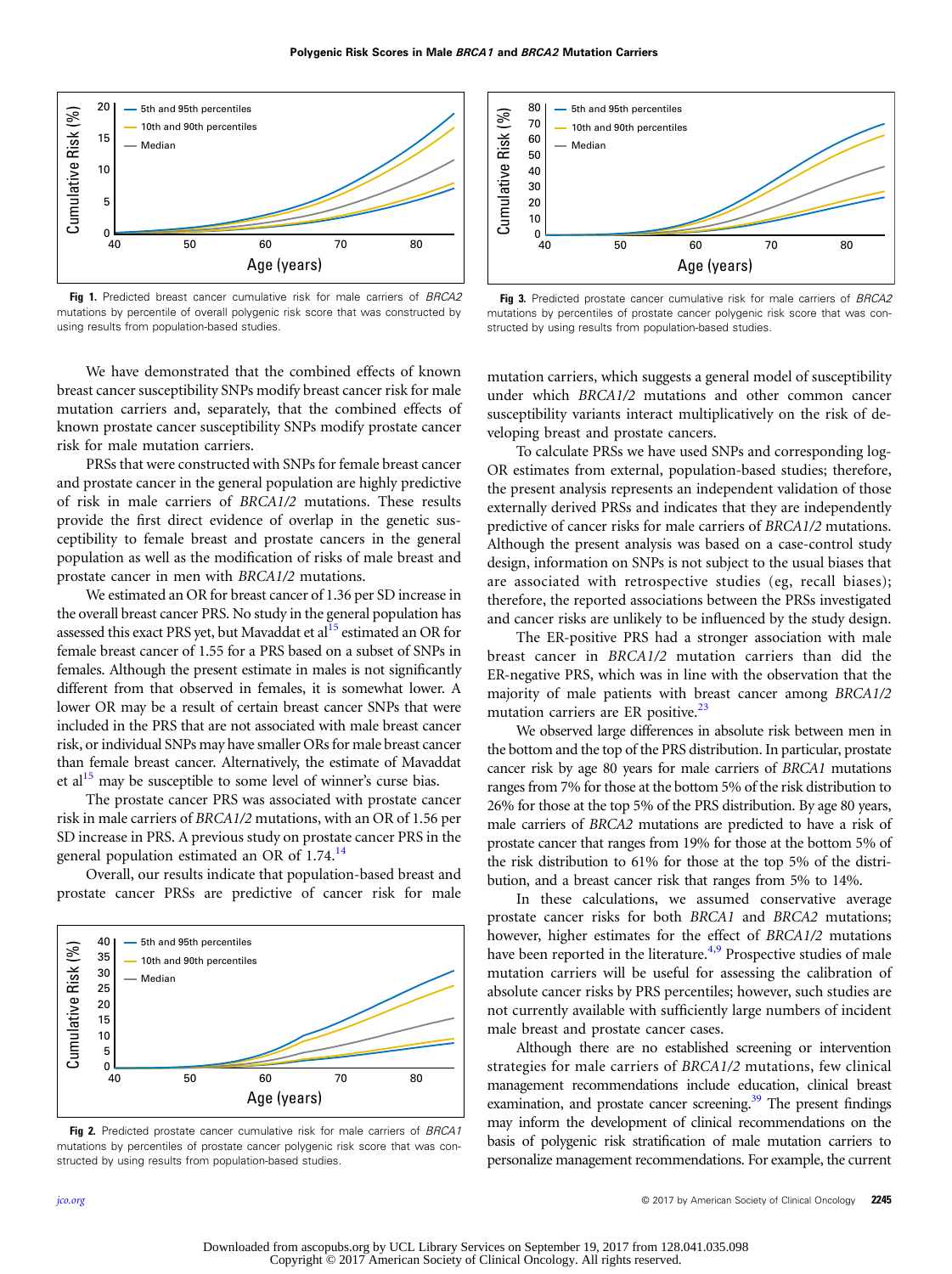<span id="page-6-0"></span>United Kingdom NICE guidelines recommend enhanced surveillance for women with a lifetime risk greater than 17% of developing breast cancer, regardless of their  $BRCA1/2$  status.<sup>[40](#page-7-0)</sup> Similar approaches may be developed for male carriers of BRCA1/2 mutations for whom management would differ on the basis of their individual lifetime risk. For example, on the basis of the prostate cancer PRS, 43% of men with BRCA1 mutations are predicted to have a prostate cancer risk of greater than 17% and may benefit from enhanced screening, whereas those at lower risk may opt for more limited surveillance.

Our data provide a strong impetus for new prospective screening studies in high-risk cohorts, such as the IMPACT trial,<sup>41</sup> to include genetic risk assessment by PRSs in study protocols to assess the impact of cancer risk stratification in male mutation carriers. Recently, it has been suggested that polygenic risk-stratified screening can reduce overdiagnosis in the general population.[42-44](#page-7-0) Similar arguments may apply to male mutation carriers in whom polygenic risk prediction may further improve the effectiveness of screening.

A potential limitation of the current study is that family history information was not readily available for mutation carriers; therefore it was not possible to assess how the prostate and breast cancer risks in male carriers that are associated with PRSs vary by family history. Although this would not invalidate the association results, considering the effect of family history will be important in the context of genetic counseling.

Men with BRCA1/2 mutations represent a small but unique patient group in terms of clinical management. Our results suggest that risk profiling on the basis of PRSs may identify male carriers of BRCA1/2 mutations at both sufficiently reduced or increased risk of breast or prostate cancer, with implications for their clinical management. To facilitate this, it will be important to incorporate such PRSs into breast or prostate cancer risk prediction algorithms.<sup>45</sup>

As an accurate risk assessment is the basis of cancer prevention and screening strategies, the PRSs presented here may be used to provide male carriers of BRCA1/2 mutations and their physicians with more detailed information on their breast and prostate cancer risks to aid prevention and screening decisions.

### AUTHORS' DISCLOSURES OF POTENTIAL CONFLICTS OF INTEREST

Disclosures provided by the authors are available with this article at [jco.org.](http://jco.org)

### AUTHOR CONTRIBUTIONS

Conception and design: Georgia Chenevix-Trench, Rita K. Schmutzler, Antonis C. Antoniou, Laura Ottini

### **REFERENCES**

1. Castro E, Eeles R: The role of BRCA1 and BRCA2 in prostate cancer. Asian J Androl 14: 409-414, 2012

2. Rizzolo P, Silvestri V, Tommasi S, et al: Male breast cancer: Genetics, epigenetics, and ethical aspects. Ann Oncol 24:viii75- viii82, 2013 (suppl 8)

### Administrative support: Antonis C. Antoniou

Provision of study materials or patients: Melissa Southey, Ramunas Janavicius, Yuan Chun Ding, Paolo Radice, Karin Kast, Kathleen B.M. Claes, Heli Nevanlinna, Gord Glendon, Sook-Yee Yoon, Katherine L. Nathanson, Antonis C. Antoniou

Collection and assembly of data: Valentina Silvestri, Daniel Barrowdale, Joe Dennis, Lesley McGuffog, Penny Soucy, Goska Leslie, Piera Rizzolo, Anna Sara Navazio, Virginia Valentini, Veronica Zelli, Andrew Lee, Ali Amin Al Olama, Jonathan P. Tyrer, Melissa Southey, Esther M. John, Thomas A. Conner, David E. Goldgar, Saundra S. Buys, Ramunas Janavicius, Linda Steele, Yuan Chun Ding, Susan L. Neuhausen, Thomas V.O. Hansen, Ana Osorio, Jeffrey N. Weitzel, Angela Toss, Veronica Medici, Laura Cortesi, Ines Zanna, Domenico Palli, Paolo Radice, Siranoush Manoukian, Bernard Peissel, Jacopo Azzollini, Alessandra Viel, Giulia Cini, Giuseppe Damante, Stefania Tommasi, Paolo Peterlongo, Florentia Fostira, Ute Hamann, D. Gareth Evans, Alex Henderson, Carole Brewer, Diana Eccles, Jackie Cook, Kai-ren Ong, Lisa Walker, Lucy E. Side, Mary E. Porteous, Rosemarie Davidson, Shirley Hodgson, Debra Frost, Julian Adlard, Louise Izatt, Ros Eeles, Steve Ellis, Marc Tischkowitz, Andrew K. Godwin, Alfons Meindl, Andrea Gehrig, Bernd Dworniczak, Christian Sutter, Christoph Engel, Dieter Niederacher, Doris Steinemann, Eric Hahnen, Jan Hauke, Kerstin Rhiem, Karin Kast, Norbert Arnold, Nina Ditsch, Shan Wang-Gohrke, Barbara Wappenschmidt, Dorothea Wand, Christine Lasset, Dominique Stoppa-Lyonnet, Muriel Belotti, Francesca Damiola, Laure Barjhoux, Sylvie Mazoyer, Mattias Van Heetvelde, Bruce Poppe, Kim De Leeneer, Kathleen B.M. Claes, Miguel de la Hoya, Vanesa Garcia-Barberan, Trinidad Caldes, Pedro Perez Segura, Johanna I. Kiiski, Kristiina Aittomäki, Sofia Khan, Heli Nevanlinna, Christi J. van Asperen, Tibor Vaszko, Miklos Kasler, Edith Olah, Judith Balmaña, Sara Gutiérrez-Enríquez, Orland Diez, Alex Teulé, Angel Izquierdo, Esther Darder, Joan Brunet, Jesús Del Valle, Lidia Feliubadalo, Miquel Angel Pujana, Conxi Lazaro, Adalgeir Arason, Bjarni A. Agnarsson, Oskar Th. Johannsson, Rosa B. Barkardottir, Elisa Alducci, Silvia Tognazzo, Marco Montagna, Manuel R. Teixeira, Pedro Pinto, Amanda B. Spurdle, Helene Holland, Jong Won Lee, Min Hyuk Lee, Jihyoun Lee, Sung-Won Kim, Eunyoung Kang, Zisun Kim, Priyanka Sharma, Timothy R. Rebbeck, Joseph Vijai, Mark Robson, Anne Lincoln, Jacob Musinsky, Pragna Gaddam, Yen Y. Tan, Andreas Berger, Christian F. Singer, Jennifer T. Loud, Mark H. Greene, Anna Marie Mulligan, Gord Glendon, Irene L. Andrulis, Amanda Ewart Toland, Leigha Senter, Anders Bojesen, Henriette Roed Nielsen, Anne-Bine Skytte, Lone Sunde, Uffe Birk Jensen, Inge Sokilde Pedersen, Lotte Krogh, Torben A. Kruse, Maria A. Caligo, Sook-Yee Yoon, Soo-Hwang Teo, Anna von Wachenfeldt, Dezheng Huo, Sarah M. Nielsen, Olufunmilayo I. Olopade, Katherine L. Nathanson, Susan M. Domchek, Christa Lorenchick, Rachel C. Jankowitz, Ian Campbell, Paul James, Gillian Mitchell, Nick Orr, Sue Kyung Park, Mads Thomassen, Kenneth Offit, Fergus J. Couch, Jacques Simard, Douglas F. Easton, Georgia Chenevix-Trench, Rita K. Schmutzler, Antonis C. Antoniou, Laura Ottini

Data analysis and interpretation: Julie Lecarpentier, Valentina Silvestri, Karoline B. Kuchenbaecker, Ali Amin Al Olama, Rita K. Schmutzler, Antonis C. Antoniou, Laura Ottini

Manuscript writing: All authors

Final approval of manuscript: All authors Accountable for all aspects of the work: All authors

3. Kote-Jarai Z, Leongamornlert D, Saunders E, et al: BRCA2 is a moderate penetrance gene contributing to young-onset prostate cancer: Implications for genetic testing in prostate cancer patients. Br J Cancer 105:1230-1234, 2011

4. Leongamornlert D, Mahmud N, Tymrakiewicz M, et al: Germline BRCA1 mutations increase prostate cancer risk. Br J Cancer 106:1697-1701, 2012

5. Basham VM, Lipscombe JM, Ward JM, et al: BRCA1 and BRCA2 mutations in a population-based study of male breast cancer. Breast Cancer Res 4:R2, 2002

6. Cancer Research UK: Cancer incidence for common cancers. [http://www.cancerresearchuk.org/](http://www.cancerresearchuk.org/health-professional/cancer-statistics/incidence/) [health-professional/cancer-statistics/incidence/](http://www.cancerresearchuk.org/health-professional/cancer-statistics/incidence/)

7. Breast Cancer Linkage Consortium: Cancer risks in BRCA2 mutation carriers. J Natl Cancer Inst 91:1310-1316, 1999

8. Thompson D, Easton DF; Breast Cancer Linkage Consortium: Cancer incidence in BRCA1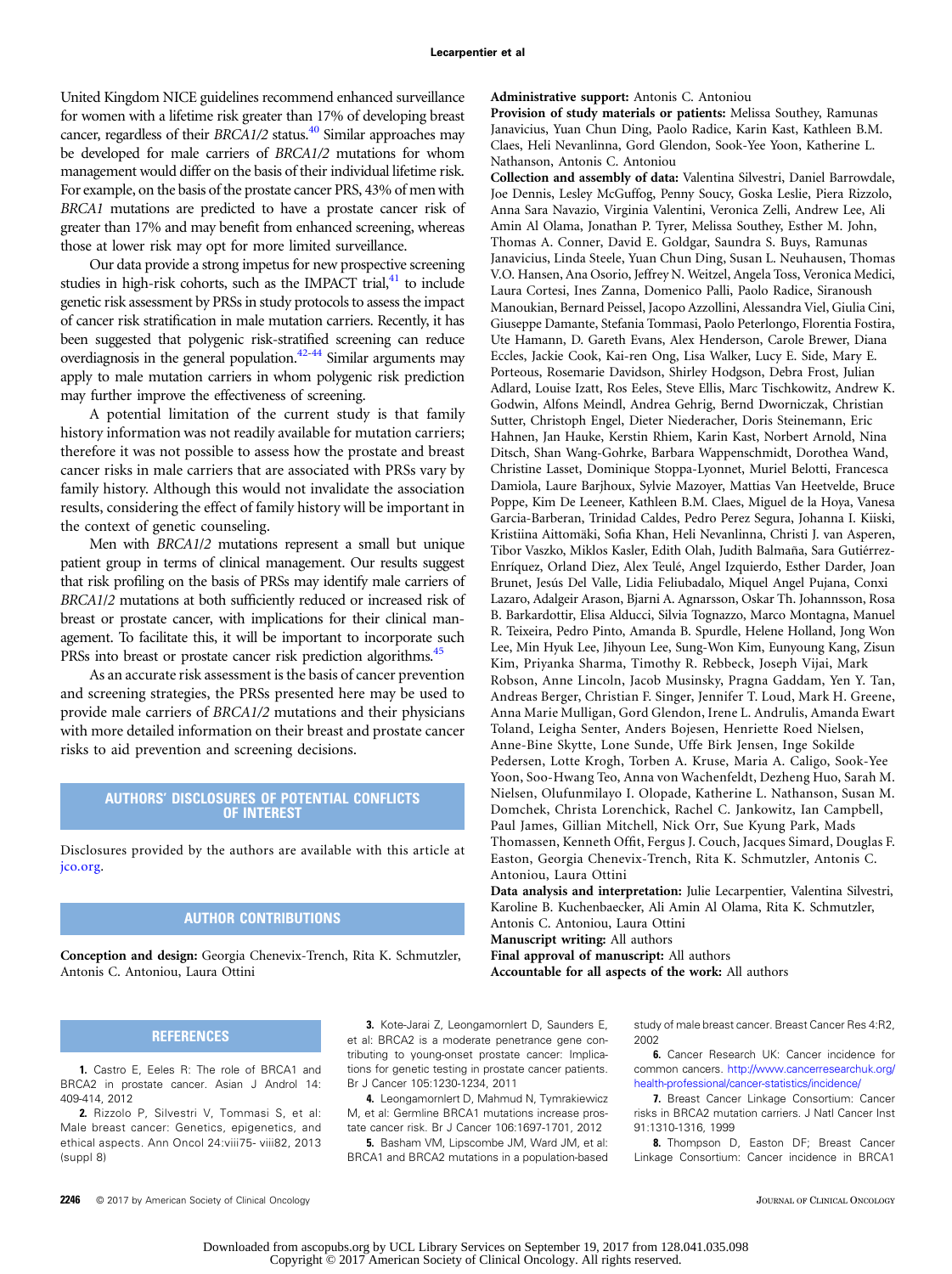<span id="page-7-0"></span>mutation carriers. J Natl Cancer Inst 94:1358-1365, 2002

9. van Asperen CJ, Brohet RM, Meijers-Heijboer EJ, et al: Cancer risks in BRCA2 families: Estimates for sites other than breast and ovary. J Med Genet 42:711-719, 2005

10. Tai YC, Domchek S, Parmigiani G, et al: Breast cancer risk among male BRCA1 and BRCA2 mutation carriers. J Natl Cancer Inst 99:1811-1814, 2007

11. Al Olama AA, Kote-Jarai Z, Berndt SI, et al: A meta-analysis of 87,040 individuals identifies 23 new susceptibility loci for prostate cancer. Nat Genet 46: 1103-1109, 2014

12. Michailidou K, Beesley J, Lindstrom S, et al: Genome-wide association analysis of more than 120,000 individuals identifies 15 new susceptibility loci for breast cancer. Nat Genet 47:373-380, 2015

13. Pashayan N, Duffy SW, Chowdhury S, et al: Polygenic susceptibility to prostate and breast cancer: Implications for personalised screening. Br J Cancer 104:1656-1663, 2011

14. Amin Al Olama A, Benlloch S, Antoniou AC, et al: Risk analysis of prostate cancer in PRACTICAL, a multinational consortium, using 25 known prostate cancer susceptibility loci. Cancer Epidemiol Biomarkers Prev 24:1121-1129, 2015

15. Mavaddat N, Pharoah PD, Michailidou K, et al: Prediction of breast cancer risk based on profiling with common genetic variants. J Natl Cancer Inst 107:djv036, 2015

16. Orr N, Lemnrau A, Cooke R, et al: Genomewide association study identifies a common variant in RAD51B associated with male breast cancer risk. Nat Genet 44:1182-1184, 2012

17. Orr N, Cooke R, Jones M, et al: Genetic variants at chromosomes 2q35, 5p12, 6q25.1, 10q26.13, and 16q12.1 influence the risk of breast cancer in men. PLoS Genet 7:e1002290, 2011

18. Ottini L, Silvestri V, Saieva C, et al: Association of low-penetrance alleles with male breast cancer risk and clinicopathological characteristics: Results from a multicenter study in Italy. Breast Cancer Res Treat 138:861-868, 2013

19. Silvestri V, Rizzolo P, Scarnò M, et al: Novel and known genetic variants for male breast cancer risk at 8q24.21, 9p21.3, 11q13.3 and 14q24.1: Results from a multicenter study in Italy. Eur J Cancer 51:2289-2295, 2015

20. Gaudet MM, Kuchenbaecker KB, Vijai J, et al: Identification of a BRCA2-specific modifier locus at 6p24 related to breast cancer risk. PLoS Genet 9: e1003173, 2013

21. Couch FJ, Wang X, McGuffog L, et al: Genome-wide association study in BRCA1 mutation carriers identifies novel loci associated with breast and ovarian cancer risk. PLoS Genet 9:e1003212, 2013

22. Bojesen SE, Pooley KA, Johnatty SE, et al: Multiple independent variants at the TERT locus are associated with telomere length and risks of breast and ovarian cancer. Nat Genet 45:371-384, 384e1-2, 2013

23. Silvestri V, Barrowdale D, Mulligan AM, et al: Male breast cancer in BRCA1 and BRCA2 mutation carriers: Pathology data from the Consortium of Investigators of Modifiers of BRCA1/2. Breast Cancer Res 18:15, 2016

24. Rebbeck TR, Mitra N, Wan F, et al: Association of type and location of BRCA1 and BRCA2 mutations with risk of breast and ovarian cancer. JAMA 313: 1347-1361, 2015

25. Dunning AM, Michailidou K, Kuchenbaecker KB, et al: Breast cancer risk variants at 6q25 display different phenotype associations and regulate ESR1, RMND1 and CCDC170. Nat Genet 48:374-386, 2016

26. Couch FJ, Kuchenbaecker KB, Michailidou K, et al: Identification of four novel susceptibility loci for oestrogen receptor negative breast cancer. Nat Commun 7:11375, 2016

27. Michailidou K, Hall P, Gonzalez-Neira A, et al: Large-scale genotyping identifies 41 new loci associated with breast cancer risk. Nat Genet 45:353-361, 361e1-2, 2013

28. Lin WY, Camp NJ, Ghoussaini M, et al: Identification and characterization of novel associations in the CASP8/ALS2CR12 region on chromosome 2 with breast cancer risk. Hum Mol Genet 24: 285-298, 2015

29. Ghoussaini M, Edwards SL, Michailidou K, et al: Evidence that breast cancer risk at the 2q35 locus is mediated through IGFBP5 regulation. Nat Commun 4:4999, 2014

30. French JD, Ghoussaini M, Edwards SL, et al: Functional variants at the 11q13 risk locus for breast cancer regulate cyclin D1 expression through longrange enhancers. Am J Hum Genet 92:489-503, 2013

31. Meyer KB, O'Reilly M, Michailidou K, et al: Fine-scale mapping of the FGFR2 breast cancer risk locus: Putative functional variants differentially bind FOXA1 and E2F1. Am J Hum Genet 93:1046-1060, 2013

32. Amin Al Olama A, Dadaev T, Hazelett DJ, et al: Multiple novel prostate cancer susceptibility signals identified by fine-mapping of known risk loci among Europeans. Hum Mol Genet 24:5589-5602, 2015

33. Antoniou AC, Beesley J, McGuffog L, et al: Common breast cancer susceptibility alleles and the risk of breast cancer for BRCA1 and BRCA2 mutation

carriers: implications for risk prediction. Cancer Res 70:9742-9754, 2010

34. Kuchenbaecker KB, McGuffog L, Barrowdale D, et al: Evaluation of polygenic risk scores for breast and ovarian cancer risk prediction in BRCA1 and BRCA2 mutation carriers. J Natl Cancer Inst (in press)

35. Eeles RA, Olama AA, Benlloch S, et al: Identification of 23 new prostate cancer susceptibility loci using the iCOGS custom genotyping array. Nat Genet 45:385-391, 391e1-2, 2013

36. Kote-Jarai Z, Olama AA, Giles GG, et al: Seven prostate cancer susceptibility loci identified by a multi-stage genome-wide association study. Nat Genet 43:785-791, 2011

37. Gudmundsson J, Sulem P, Manolescu A, et al: Genome-wide association study identifies a second prostate cancer susceptibility variant at 8q24. Nat Genet 39:631-637, 2007

38. Eeles RA, Kote-Jarai Z, Giles GG, et al: Multiple newly identified loci associated with prostate cancer susceptibility. Nat Genet 40:316-321, 2008

39. National Comprehensive Cancer Network: NCCN guidelines genetic/familial high-risk assessment: Breast and ovarian, version 2.2016. [http://](http://www.nccn.org) [www.nccn.org](http://www.nccn.org)

40. National Institute for Clinical Excellence (NICE): Familial breast cancer: Classification, care and managing breast cancer and related risks in people with a family history of breast cancer (CG164). <https://www.nice.org.uk/guidance/cg164>

41. Bancroft EK, Page EC, Castro E, et al: Targeted prostate cancer screening in BRCA1 and BRCA2 mutation carriers: Results from the initial screening round of the IMPACT study. Eur Urol 66:489-499, 2014 [Erratum: Eur Urol 67:e126, 2015]

42. Pashayan N, Pharoah PD, Schleutker J, et al: Reducing overdiagnosis by polygenic risk-stratified screening: Findings from the Finnish section of the ERSPC. Br J Cancer 113:1086-1093, 2015

43. Pashayan N, Duffy SW, Neal DE, et al: Implications of polygenic risk-stratified screening for prostate cancer on overdiagnosis. Genet Med 17: 789-795, 2015

44. Grönberg H, Adolfsson J, Aly M, et al: Prostate cancer screening in men aged 50-69 years (STHLM3): A prospective population-based diagnostic study. Lancet Oncol 16:1667-1676, 2015

45. Macinnis RJ, Antoniou AC, Eeles RA, et al: A risk prediction algorithm based on family history and common genetic variants: Application to prostate cancer with potential clinical impact. Genet Epidemiol 35:549-556, 2011

**Affiliations** 

Julie Lecarpentier, Karoline B. Kuchenbaecker, Daniel Barrowdale, Joe Dennis, Lesley McGuffog, Goska Leslie, Andrew Lee, Ali Amin Al Olama, Jonathan P. Tyrer, Debra Frost, Steve Ellis, Douglas F. Easton, and Antonis C. Antoniou, University of Cambridge; Karoline B. Kuchenbaecker, The Wellcome Trust Sanger Institute, Hinxton; Marc Tischkowitz, Addenbrooke's Treatment Centre, Addenbrooke's Hospital, Cambridge; D. Gareth Evans, Manchester University, Central Manchester University Hospitals NHS Foundation Trust, Manchester; Alex Henderson, Newcastle Upon Tyne Hospitals NHS Trust, Newcastle upon Tyne; Carole Brewer, Royal Devon and Exeter Hospital, Exeter; Diana Eccles, Southampton University Hospitals NHS Trust, Southampton; Jackie Cook, Sheffield Children's Hospital, Sheffield; Kai-ren Ong, Birmingham Women's Hospital Healthcare NHS Trust, Edgbaston, Birmingham; Lisa Walker, Churchill Hospital, Oxford; Lucy E. Side, Great Ormond Street Hospital for Children NHS Trust; Shirley Hodgson, St George's, University of London; Louise Izatt, Guy's and St Thomas' NHS Foundation Trust; Ros Eeles, The Institute of Cancer Research and Royal Marsden NHS Foundation Trust; Nick Orr, The Institute of Cancer Research, London; Mary E. Porteous, Western General Hospital, Edinburgh; Rosemarie Davidson, South Glasgow University Hospitals, Glasgow; Julian Adlard, Chapel Allerton Hospital, Leeds, United Kingdom; Valentina Silvestri, Piera Rizzolo, Anna Sara Navazio, Virginia Valentini, Veronica Zelli, and Laura Ottini, Sapienza University of Rome, Rome; Angela Toss, Veronica Medici, and Laura Cortesi, University of Modena and Reggio Emilia, Modena; Ines Zanna and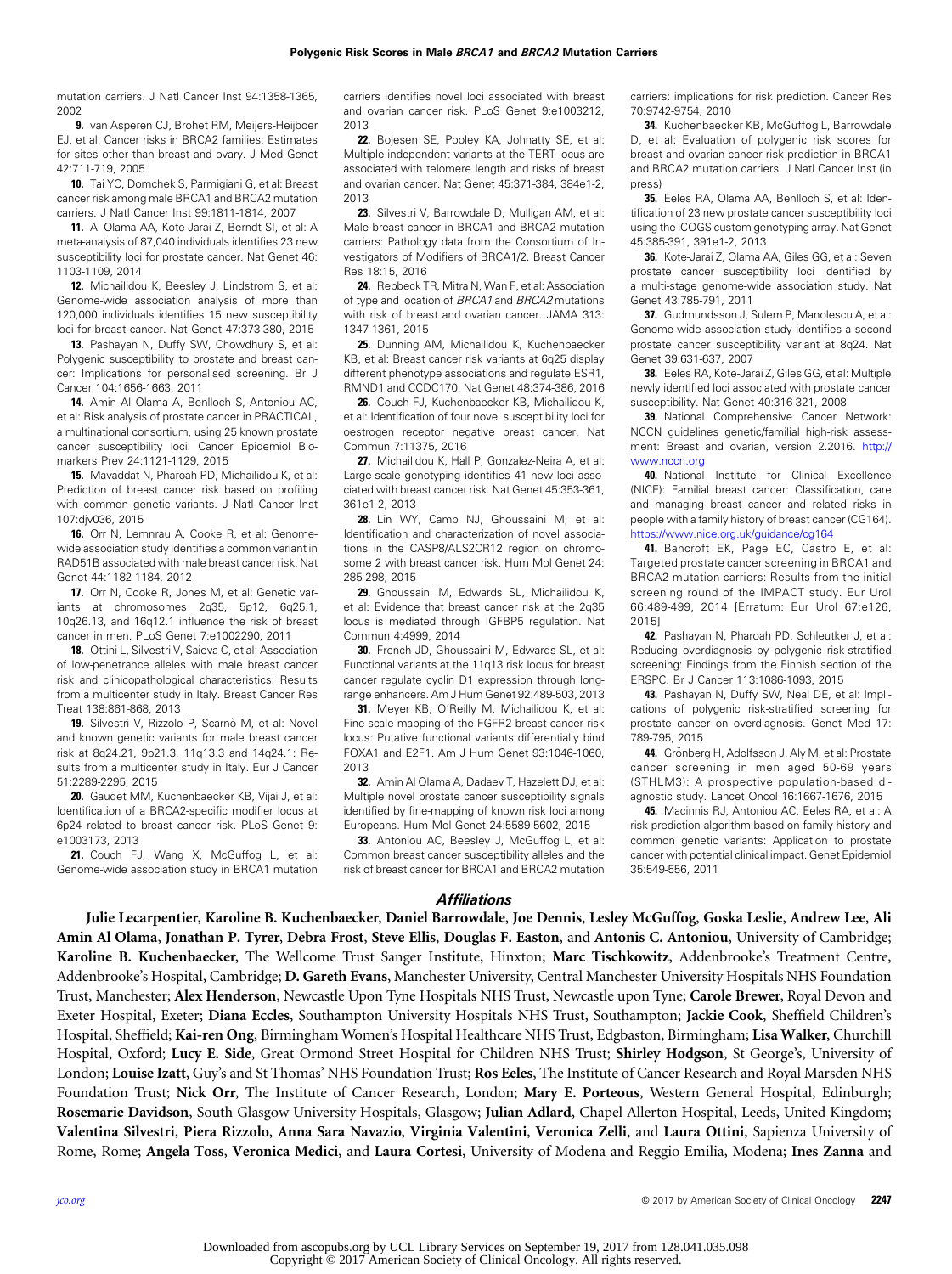Domenico Palli, Cancer Research and Prevention Institute, Florence; Paolo Radice, Siranoush Manoukian, Bernard Peissel, and Jacopo Azzollini, Fondazione Istituto Di Ricovero e Cura a Carattere Scientifico (IRCCS) Istituto Nazionale Tumori (INT); Paolo Peterlongo, Italian Foundation for Cancer Research Institute of Molecular Oncology (IFOM), Milan; Alessandra Viel and Giulia Cini, CRO Aviano, National Cancer Institute, Aviano; Giuseppe Damante, University of Udine, Udine; Stefania Tommasi, Istituto Nazionale Tumori "Giovanni Paolo II", Bari; Elisa Alducci, Silvia Tognazzo, and Marco Montagna, Veneto Institute of Oncology IOV - IRCCS, Padua; Maria A. Caligo, University and University Hospital of Pisa, Pisa, Italy; Penny Soucy and Jacques Simard, Centre Hospitalier Universitaire de Québec Research Center and Laval University, Quebec City, Quebec; Anna Marie Mulligan and Irene L. Andrulis, University of Toronto; Gord Glendon and Irene L. Andrulis, Mount Sinai Hospital, Toronto, Ontario, Canada; Melissa Southey, Ian Campbell, Paul James, and Gillian Mitchell, University of Melbourne, Parkville, Victoria; Amanda B. Spurdle, Helene Holland, and Georgia Chenevix-Trench, QIMR Berghofer Medical Research Institute, Brisbane, Queensland; Ian Campbell, Paul James, and Gillian Mitchell, Peter MacCallum Cancer Centre, East Melbourne, New South Wales, Australia; Esther M. John, Cancer Prevention Institute of California, Fremont; Linda Steele, Yuan Chun Ding, Susan L. Neuhausen, and Jeffrey N. Weitzel, City of Hope, Duarte, CA; Thomas A. Conner and Saundra S. Buys, Huntsman Cancer Institute; David E. Goldgar, University of Utah School of Medicine, Salt Lake City, UT; Andrew K. Godwin, University of Kansas Medical Center, Kansas City; Priyanka Sharma, University of Kansas Medical Center, Westwood, KS; Timothy R. Rebbeck, Harvard TH Chan School of Public Health and Dana Farber Cancer Institute, Boston, MA; Joseph Vijai, Mark Robson, Anne Lincoln, Jacob Musinsky, Pragna Gaddam, and Kenneth Offit, Memorial Sloan Kettering Cancer Center, New York, NY; Jennifer T. Loud and Mark H. Greene, National Cancer Institute, Bethesda, MD; Amanda Ewart Toland and Leigha Senter, The Ohio State University, Columbus, OH; Dezheng Huo, Sarah M. Nielsen, and Olufunmilayo I. Olopade, University of Chicago Medical Center, Chicago, IL; Katherine L. Nathanson and Susan M. Domchek, University of Pennsylvania, Philadelphia; Christa Lorenchick and Rachel C. Jankowitz, University of Pittsburgh Medical Center, Pittsburgh, PA; Fergus J. Couch, Mayo Clinic, Rochester, MN; Ramunas Janavicius, State Research Institute Innovative Medicine Center, Vilnius, Lithuania; Thomas V.O. Hansen, Rigshospitalet, Copenhagen University Hospital, Copenhagen; Anders Bojesen and Henriette Roed Nielsen, Vejle Hospital, Vejle; Anne-Bine Skytte, Lone Sunde, and Uffe Birk Jensen, Aarhus University Hospital, Aarhus; Inge Sokilde Pedersen, Aalborg University Hospital, Aalborg; Lotte Krogh, Torben A. Kruse, and Mads Thomassen, Odense University Hospital, Odense, Denmark; Ana Osorio, National Cancer Research Centre and Spanish Network on Rare Diseases; Miguel de la Hoya, Vanesa Garcia-Barberan, Trinidad Caldes, and Pedro Perez Segura, Hospital Clinico San Carlos, El Instituto de Investigación Sanitaria del Hospital Clínico San Carlos, Madrid; Judith Balmaña, University Hospital, Vall d'Hebron; Sara Gutiérrez-Enríquez and Orland Diez, Vall d'Hebron Institute of Oncology; Orland Diez, University Hospital Vall d'Hebron; Alex Teulé, Jesús Del Valle, Lidia Feliubadalo, Miquel Angel Pujana, and Conxi Lazaro, Bellvitge Biomedical Research Institute, Catalan Institute of Oncology, Barcelona; Angel Izquierdo, Esther Darder, and Joan Brunet, Institut d'Investigació Biomèdica de Girona, Catalan Institute of Oncology, Girona, Spain; Florentia Fostira, National Centre for Scientific Research "Demokritos," Athens, Greece; Ute Hamann, German Cancer Research Center (DKFZ); Christian Sutter, University Hospital Heidelberg, Heidelberg; Alfons Meindl, Klinikumrechts der Isar, Technical University Munich; Nina Ditsch, Ludwig-Maximilian University, Munich; Andrea Gehrig, University Würzburg, Würzburg; Bernd Dworniczak, University of Münster, Münster; Christoph Engel, University of Leipzig; Dorothea Wand, University Hospital, Leipzig; Dieter Niederacher, University Hospital Düsseldorf, Heinrich-Heine University, Düsseldorf; Doris Steinemann, Hannover Medical School, Hannover; Eric Hahnen, Jan Hauke, Kerstin Rhiem, Barbara Wappenschmidt, and Rita K. Schmutzler, University Hospital Cologne, Cologne; Karin Kast, University Hospital Carl Gustav Carus, Technical University Dresden, Dresden; Norbert Arnold, University Hospital of Schleswig-Holstein, Christian-Albrechts University Kiel, Kiel; Shan Wang-Gohrke, University Hospital Ulm, Ulm, Germany; Christine Lasset, Francesca Damiola, and Laure Barjhoux, Centre Léon Bérard; Sylvie Mazoyer, University of Lyon, Lyon; Dominique Stoppa-Lyonnet and Muriel Belotti, Institut Curie, Paris, France; Mattias Van Heetvelde, Bruce Poppe, Kim De Leeneer, and Kathleen B.M. Claes, Ghent University, Gent, Belgium; Johanna I. Kiiski, Sofia Khan, and Heli Nevanlinna, University of Helsinki; Johanna I. Kiiski, Kristiina Aittomäki, Sofia Khan, and Heli Nevanlinna, Helsinki University Hospital, Helsinki, Finland; Christi J. van Asperen, Leiden University Medical Center, Leiden, the Netherlands; Tibor Vaszko, Miklos Kasler, and Edith Olah, National Institute of Oncology, Budapest, Hungary; Adalgeir Arason, Bjarni A. Agnarsson, Oskar Th. Johannsson, and Rosa B. Barkardottir, Landspitali University Hospital and Biomedical Centre, University of Iceland, Reykjavik, Iceland; Manuel R. Teixeira and Pedro Pinto, Portuguese Oncology Institute; Manuel R. Teixeira, Porto University, Porto, Portugal; Jong Won Lee, Ulsan College of Medicine and Asan Medical Center; Min Hyuk Lee and Jihyoun Lee, Soonchunhyang University and Hospital; Sung-Won Kim and Eunyoung Kang, Daerim St Mary's Hospital; Sue Kyung Park, Seoul National University College of Medicine, Seoul; Zisun Kim, Soonchunhyang University Bucheon Hospital, Bucheon, Korea; Yen Y. Tan, Andreas Berger, and Christian F. Singer, Medical University of Vienna, Vienna, Austria; Sook-Yee Yoon and Soo-Hwang Teo, Sime Darby Medical Centre, Subang Jaya, Malaysia; and Anna von Wachenfeldt, Karolinska University Hospital, Stockholm, Sweden.

### Support

Supported by the Italian Association for Cancer Research [AIRC, IG16933; for genotyping of the OncoArray in male mutation carriers]; genotyping of the OncoArray in CIMBA was supported by the Ministère de l'Économie, Innovation et Exportation du Québec Grant No. PSR-SIIRI-701 and the Government of Canada through Genome Canada and the Canadian Institutes of Health Research (GPH-129344), the Ministère de l'Économie, de la Science et de l'Innovation du Québec through Genome Québec, the Quebec Breast Cancer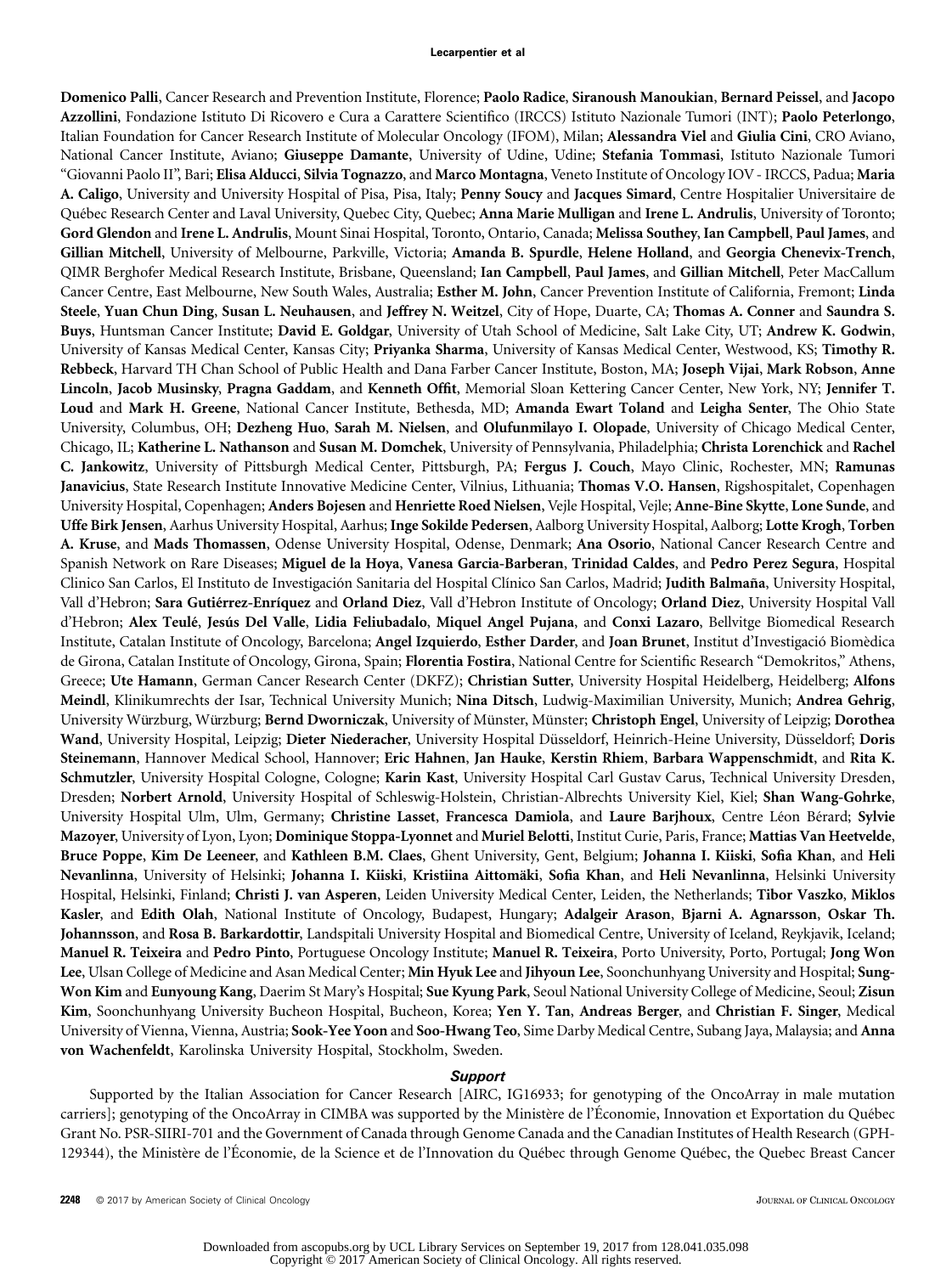Foundation for the PERSPECTIVE project, the US National Institutes of Health (NIH; Grant No. 1U19-CA148065 for the Discovery, Biology and Risk of Inherited Variants in Breast Cancer [DRIVE] project; Grant No. X01-HG007492 to the Centre for Inherited Disease Research), Cancer Research UK (C1287/A16563), Odense University Hospital Research Foundation (Denmark), the National R&D Program for Cancer Control, Ministry of Health and Welfare (Republic of Korea) (1420190), the Breast Cancer Research Foundation, the National Health and Medical Research Council (Australia), and German Cancer Aid (110837); CIMBA data management and data analysis were supported by Cancer Research UK Grants No. C12292/A20861 and C12292/A11174. A.C.A. is a Cancer Research UK Senior Cancer Research Fellow; G.C.-T. is an NHMRC Senior Principal Research Fellow; J.L. has been financially supported by the Fondation ARC Grant No. SAE20131200623; the PERSPECTIVE project was supported by the Government of Canada through Genome Canada and the Canadian Institutes of Health Research, the Ministère de l'Économie, de la Science et de l'Innovation du Québec through Genome Québec, and the Quebec Breast Cancer Foundation. Also supported by the Ministère de l'Économie, Innovation et Exportation du Québec Grant No. PSR-SIIRI-701. The Breast Cancer Family Registry (BCFR) was supported by Grant No. UM1-CA164920 from the National Cancer Institute. BFBOCC-LT (Baltic Familial Breast Ovarian Cancer Consortium Lithuanian section) was supported by Lithuania Research Council of Lithuania (Grant No. SEN-18/2015). BRICOH (Beckman Research Institute of the City of Hope) S.L.N. is partially supported by the Morris and Horowitz Families Professorship. CNIO (Spanish National Cancer Centre) was partially supported by Spanish Association against Cancer (AECC08), RTICC 06/0020/1060, FISPI08/1120, Mutua Madrileña Foundation (FMMA), and SAF2010-20493. A.O. is supported by Spanish Ministry of Economy and Competitiveness (MINECO) SAF2014-57680-R. The City of Hope Clinical Cancer Genomics Community Research Network (COH-CCGCRN) was supported in part by Grant No. RC4CA153828 (principal investigator, J.W.) from the National Cancer Institute and the Office of the Director, NIH. The CONSIT team was supported by the Italian Association of Cancer Research to P.P. (IG12821), P.R. (IG15547), and L.O. (IG16933), and from Italian citizens who allocated the 5  $\times$  1,000 share of their tax payment in support of the Fondazione IRCCS Istituto Nazionale Tumori, according to Italian laws (INT-Institutional strategic projects "5x1000") to S.M. Supported by Sapienza University of Rome (post-doc annual research grant "Avvio alla ricerca" 2016) to V.S. Supported by the ITT (Istituto Toscano Tumori) triennal grant 2010 to D.P. DEMOKRITOS was supported by the European Union (European Social Fund) and Greek national funds through the Operational Program "Education and Lifelong Learning" of the National Strategic Reference Framework Research Funding Program of the General Secretariat for Research and Technology: SYN11\_10\_19 NBCA. Investing in knowledge society through the European Social Fund. The DKFZ study was supported by the DKFZ. EMBRACE was supported by Cancer Research UK Grants No. C1287/A10118 and C1287/A11990. D.G.E. is supported by an NIH Research (NIHR) grant to the Biomedical Research Centre, Manchester. The investigators at The Institute of Cancer Research and The Royal Marsden NHS Foundation Trust are supported by an NIHR grant to the Biomedical Research Centre at The Institute of Cancer Research and The Royal Marsden NHS Foundation Trust. R.E. is supported by Cancer Research UK Grant No. C5047/A8385. R.E. is also supported by NIHR support to the Biomedical Research Centre at The Institute of Cancer Research and The Royal Marsden NHS Foundation Trust. FCCC (Fox Chase Cancer Center) is supported by The University of Kansas Cancer Center (Grant No. P30-CA168524) and the Kansas Bioscience Authority Eminent Scholar Program. A.K.G. was funded by Grants No. 5U01-CA113916 and R01-CA140323, and by the Chancellors Distinguished Chair in Biomedical Sciences Professorship. The German Consortium of Hereditary Breast and Ovarian Cancer (GC-HBOC) was supported by the German Cancer Aid (Grant No. 110837; to R.K.S.). GEMO (Genetic Modifiers of cancer risk in BRCA1/2 mutation carriers) was supported by the Ligue Nationale Contre le Cancer; the Association "Le cancer du sein, parlons-en!" Award; the Canadian Institutes of Health Research for the "CIHR Team in Familial Risks of Breast Cancer" program and the French National Institute of Cancer. Genetic Modifiers of Cancer Risk in BRCA1/2 Mutation Carriers (GEMO) study: National Cancer Genetics Network UNICANCER Genetic Group, France. Ghent University Hospital (G-FAST): M.V.H. obtained funding from IWT. HCSC (Hospital Clinico San Carlos) was supported by Grants No. RD12/00369/0006 and 15/00059 from ISCIII (Spain), partially supported by European Regional Development FEDER funds. HEBCS (Helsinki Breast Cancer Study) was supported by the Helsinki University Hospital Research Fund, Academy of Finland (266528), the Finnish Cancer Society and the Sigrid Juselius Foundation. The HEBON study is supported by the Dutch Cancer Society Grants No. NKI1998-1854, NKI2004-3088, NKI2007-3756, the Netherlands Organization of Scientific Research Grant No. NWO 91109024, the Pink Ribbon Grants No. 110005 and 2014-187.WO76, the BBMRI Grant No. NWO 184.021.007/CP46 and the Transcan grant JTC 2012 Cancer 12-054. Hungarian Breast and Ovarian Cancer Study (HUNBOCS) was supported by Hungarian Research Grants No. KTIA-OTKA CK-80745 and OTKA K-112228. HVH (University Hospital Vall d'Hebron) was supported by Spanish Instituto de Salud Carlos III funding, an initiative of the Spanish Ministry of Economy and Innovation partially supported by European Regional Development FEDER Funds: FIS PI12/02585 to O.D. and FIS PI13/01711 to S.G.-E. S.G.-E. is funded by Miguel Servet contract (ISCiii). ICO (Institut Català d'Oncologia) contract grant sponsor: Asociación Española Contra el Cáncer, Spanish Health Research Fund; Carlos III Health Institute; Catalan Health Institute and Autonomous Government of Catalonia; Contract Grants No.: ISCIIIRETIC RD06/ 0020/1051, RD12/0036/008, PI10/01422, PI10/00748, PI13/00285, PIE13/00022, 2009SGR290, and 2014SGR364. The ILUH group was supported by the Icelandic Association "Walking for Breast Cancer Research" and by the Landspitali University Hospital Research Fund. INHERIT (INterdisciplinary HEalth Research Internal Team BReast CAncer susceptibility) was supported by the Canadian Institutes of Health Research for the "CIHR Team in Familial Risks of Breast Cancer" program Grant No. CRN-87521 and the Ministry of Economic Development, Innovation and Export Trade Grant No. PSR-SIIRI-701. IOVHBOCS (Istituto Oncologico Veneto Hereditary Breast and Ovarian Cancer Study) was supported by Ministero della Salute and "5x1000" Istituto Oncologico Veneto grant. IPOBCS (Portuguese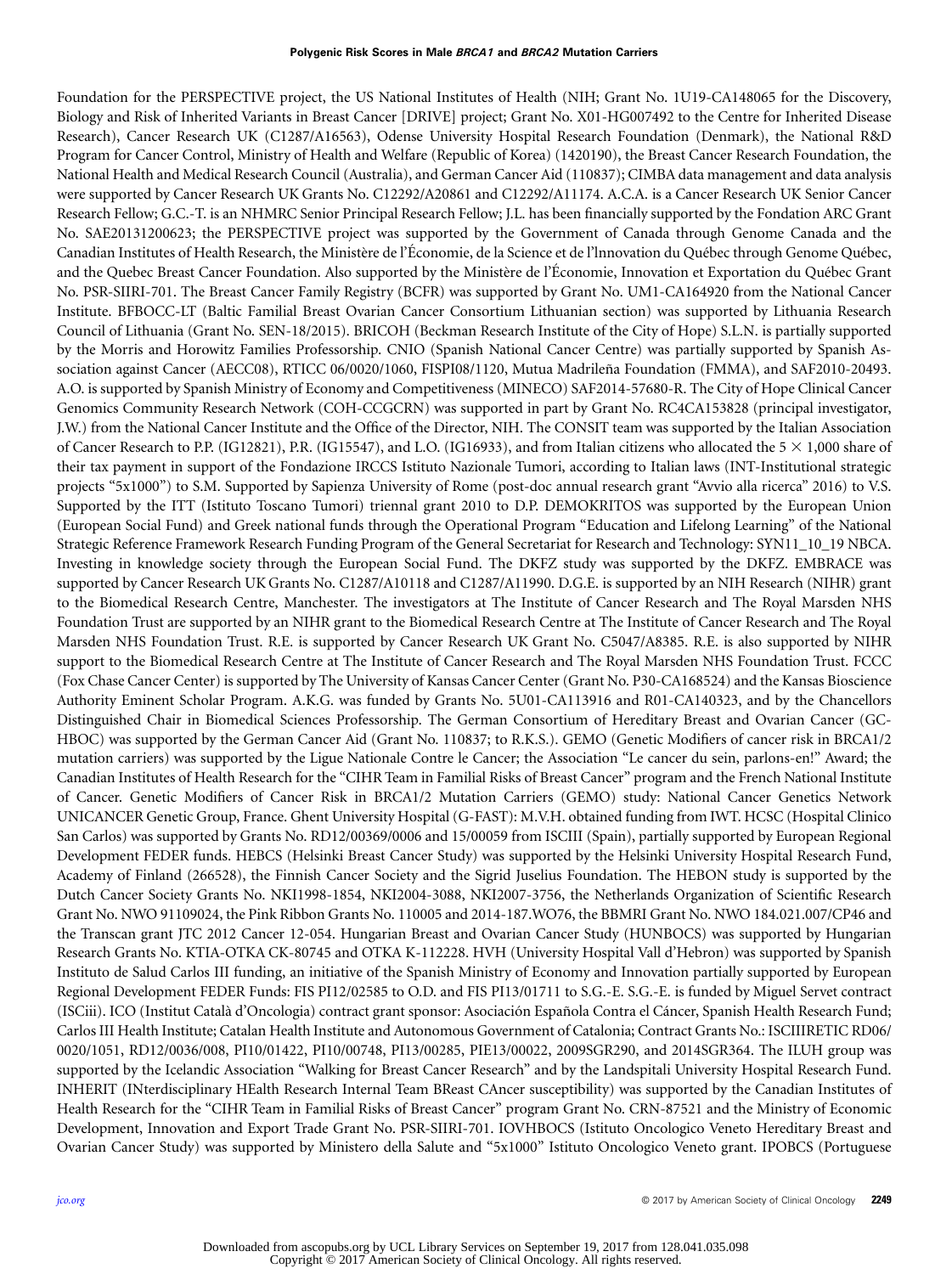Oncology Institute-Porto Breast Cancer Study) was supported by Liga Portuguesa Contra o Cancro. kConFab (Kathleen Cuningham Consortium for Research into Familial Breast Cancer) was supported by a grant from the National Breast Cancer Foundation, and previously by the National Health and Medical Research Council (NHMRC), the Queensland Cancer Fund, the Cancer Councils of New South Wales, Victoria, Tasmania, and South Australia, and the Cancer Foundation of Western Australia. The Clinical Follow Up Study received funding from the NHMRC, the National Breast Cancer Foundation, Cancer Australia, and the US NIH. A.B.S. is supported by an NHMRC senior research Fellowship (APP1061779). Curation of CIMBA variant nomenclature and classification in the Spurdle laboratory was supported by funding from the Cancer Council Queensland (APP1086286). KOHBRA (Korean Hereditary Breast Cancer Study) was supported by a grant from the National R&D Program for Cancer Control, Ministry for Health, Welfare and Family Affairs, Republic of Korea (1020350). KUMC (University of Kansas Medical Center) was supported by the University of Kansas Cancer Center (Grant No. P30- CA168524). MAYO (Mayo Clinic) was supported by NIH Grants No. CA116167, CA128978, and CA176785, a National Cancer Institute Specialized Program of Research Excellence (SPORE) in Breast Cancer (Grant No. CA116201), a grant from the Breast Cancer Research Foundation, and a generous gift from the David F. and Margaret T. Grohne Family Foundation. McGill University was supported by Jewish General Hospital Weekend to End Breast Cancer, Quebec Ministry of Economic Development, Innovation and Export Trade. Memorial Sloan Kettering Cancer Center was supported by grants from the Breast Cancer Research Foundation, the Robert and Kate Niehaus Clinical Cancer Genetics Initiative, and the Andrew Sabin Research Fund. NCI research of M.H.G. and J.T.L was supported by the Intramural Research Program of the US National Cancer Institute, and by support services contracts NO2-CP-11019-50 and N02-CP-65504 with Westat, Rockville, MD. OSUCCG (The Ohio State University Comprehensive Cancer Center) was supported by the Ohio State University Comprehensive Cancer Center. SEABASS (South East Asian Breast Cancer Association Study) was supported by the Ministry of Science, Technology and Innovation, Ministry of Higher Education (UM.C/HlR/MOHE/06) and Cancer Research Initiatives Foundation. The Malaysian Breast Cancer Genetic Study is funded by research grants from the Malaysian Ministry of Science, Technology, and Innovation, Ministry of Higher Education (UM.C/HIR/MOHE/06), and charitable funding from Cancer Research Initiatives Foundation. SWE-BRCA (Swedish Breast Cancer Study) collaborators are supported by the Swedish Cancer Society. University of Chicago was supported by National Cancer Institute Specialized Program of Research Excellence (SPORE) in Breast Cancer (CA125183), Grants No. R01-CA142996 and 1U01-CA161032, and by the Ralph and Marion Falk Medical Research Trust, the Entertainment Industry Fund National Women's Cancer Research Alliance, and the Breast Cancer Research Foundation. University of Pennsylvania was supported by Breast Cancer Research Foundation; Susan G. Komen Foundation for the cure, Basser Research Center for BRCA. University of Pittsburg Magee-Women's Hospital was supported by Frieda G. and Saul F. Shapira BRCA-Associated Cancer Research Program; Hackers for Hope Pittsburgh. Victorian Familial Cancer Trials Group (VFCTG) was supported by Victorian Cancer Agency, Cancer Australia, National Breast Cancer Foundation.

### Prior Presentation

a - a - a

Presented at the 2015 Annual Meeting of the American Society of Human Genetics, October 6-10, 2015, Baltimore, MD.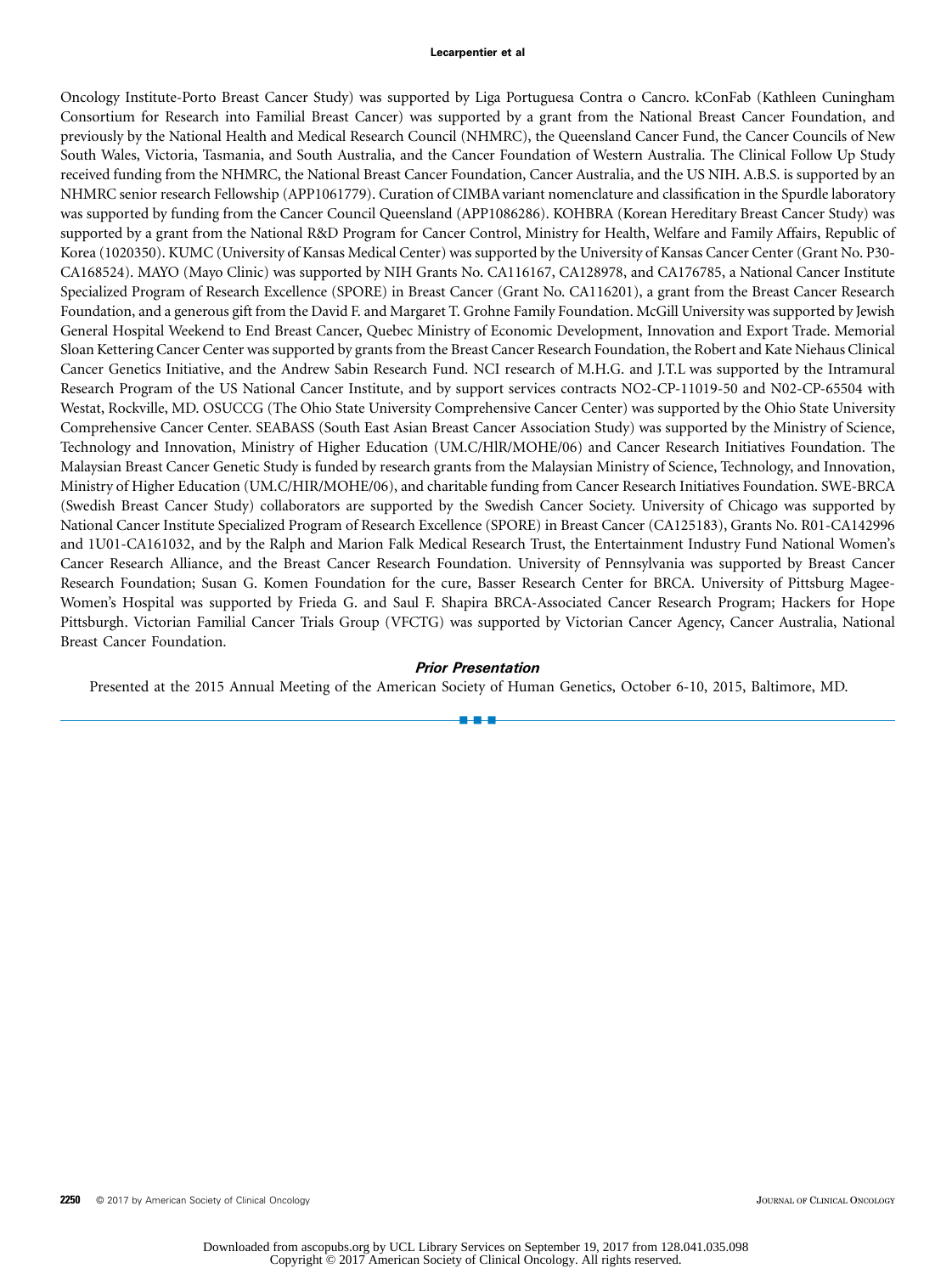### AUTHORS' DISCLOSURES OF POTENTIAL CONFLICTS OF INTEREST

### Prediction of Breast and Prostate Cancer Risks in Male BRCA1 and BRCA2 Mutation Carriers Using Polygenic Risk Scores

The following represents disclosure information provided by authors of this manuscript. All relationships are considered compensated. Relationships are self-held unless noted. I = Immediate Family Member, Inst = My Institution. Relationships may not relate to the subject matter of this manuscript. For more information about ASCO's conflict of interest policy, please refer to [www.asco.org/rwc](http://www.asco.org/rwc) or [ascopubs.org/jco/site/ifc](http://ascopubs.org/jco/site/ifc).

Julie Lecarpentier No relationship to disclose

Valentina Silvestri No relationship to disclose

Karoline B. Kuchenbaecker No relationship to disclose

Daniel Barrowdale Stock or Other Ownership: GlaxoSmithKline

Joe Dennis No relationship to disclose

Lesley McGuffog No relationship to disclose

Penny Soucy No relationship to disclose

Goska Leslie No relationship to disclose

Piera Rizzolo No relationship to disclose

Anna Sara Navazio No relationship to disclose

Virginia Valentini No relationship to disclose

Veronica Zelli No relationship to disclose

Andrew Lee No relationship to disclose

Ali Amin Al Olama No relationship to disclose

Jonathan P. Tyrer No relationship to disclose

Melissa Southey No relationship to disclose

Esther M. John No relationship to disclose

Thomas A. Conner No relationship to disclose

David E. Goldgar No relationship to disclose

Saundra S. Buys No relationship to disclose

Ramunas Janavicius No relationship to disclose

Linda Steele No relationship to disclose

Yuan Chun Ding No relationship to disclose

Susan L. Neuhausen No relationship to disclose

Thomas V.O. Hansen No relationship to disclose

Ana Osorio No relationship to disclose

Jeffrey N. Weitzel No relationship to disclose

Angela Toss No relationship to disclose

Veronica Medici No relationship to disclose

Laura Cortesi No relationship to disclose

Ines Zanna No relationship to disclose

Domenico Palli No relationship to disclose

Paolo Radice No relationship to disclose

Siranoush Manoukian No relationship to disclose

Bernard Peissel No relationship to disclose

Jacopo Azzollini No relationship to disclose

Alessandra Viel No relationship to disclose

Giulia Cini No relationship to disclose

Giuseppe Damante No relationship to disclose

Stefania Tommasi No relationship to disclose

Paolo Peterlongo No relationship to disclose

Florentia Fostira No relationship to disclose

Ute Hamann No relationship to disclose

D. Gareth Evans Honoraria: AstraZeneca

Alex Henderson Honoraria: Novartis

Carole Brewer No relationship to disclose

[jco.org](http://jco.org) © 2017 by American Society of Clinical Oncology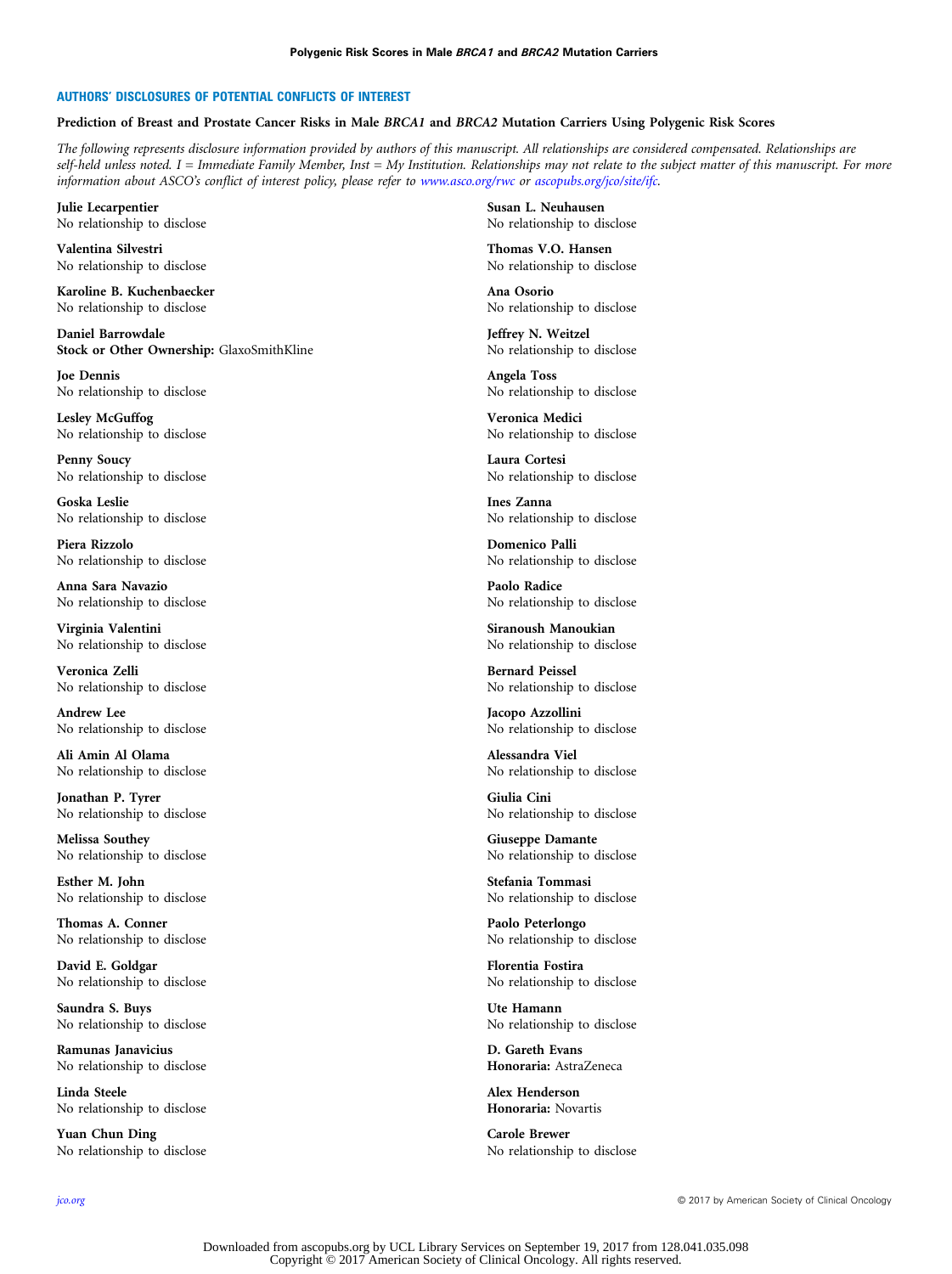Diana Eccles Honoraria: AstraZeneca Consulting or Advisory Role: AstraZeneca

Jackie Cook No relationship to disclose

Kai-ren Ong No relationship to disclose

Lisa Walker No relationship to disclose

Lucy E. Side No relationship to disclose

Mary E. Porteous No relationship to disclose

Rosemarie Davidson No relationship to disclose

Shirley Hodgson No relationship to disclose

Debra Frost No relationship to disclose

Julian Adlard No relationship to disclose

Louise Izatt No relationship to disclose

Ros Eeles No relationship to disclose

Steve Ellis No relationship to disclose

Marc Tischkowitz No relationship to disclose

Andrew K. Godwin Research Funding: Deciphera Pharmaceuticals (Inst)

Alfons Meindl No relationship to disclose

Andrea Gehrig No relationship to disclose

Bernd Dworniczak No relationship to disclose

Christian Sutter No relationship to disclose

Christoph Engel No relationship to disclose

Dieter Niederacher No relationship to disclose

Doris Steinemann No relationship to disclose

Eric Hahnen Consulting or Advisory Role: AstraZeneca

Jan Hauke No relationship to disclose

Kerstin Rhiem Consulting or Advisory Role: AstraZeneca

Karin Kast Honoraria: Astra Zeneca Consulting or Advisory Role: Roche Travel, Accommodations, Expenses: Celgene, Roche

Norbert Arnold Honoraria: AstraZeneca Consulting or Advisory Role: AstraZeneca

Nina Ditsch No relationship to disclose

Shan Wang-Gohrke No relationship to disclose

Barbara Wappenschmidt No relationship to disclose

Dorothea Wand No relationship to disclose

Christine Lasset No relationship to disclose

Dominique Stoppa-Lyonnet Consulting or Advisory Role: AstraZeneca Research Funding: AstraZeneca (Inst)

Muriel Belotti No relationship to disclose

Francesca Damiola No relationship to disclose

Laure Barjhoux No relationship to disclose

Sylvie Mazoyer No relationship to disclose

Mattias Van Heetvelde No relationship to disclose

Bruce Poppe No relationship to disclose

Kim De Leeneer No relationship to disclose

Kathleen B.M. Claes No relationship to disclose

Miguel de la Hoya No relationship to disclose

Vanesa Garcia-Barberan No relationship to disclose

Trinidad Caldes No relationship to disclose

Pedro Perez Segura No relationship to disclose

Johanna I. Kiiski No relationship to disclose

Kristiina Aittomäki No relationship to disclose

Sofia Khan No relationship to disclose

Heli Nevanlinna No relationship to disclose

© 2017 by American Society of Clinical Oncology JOURNAL OF CLINICAL ONCOLOGY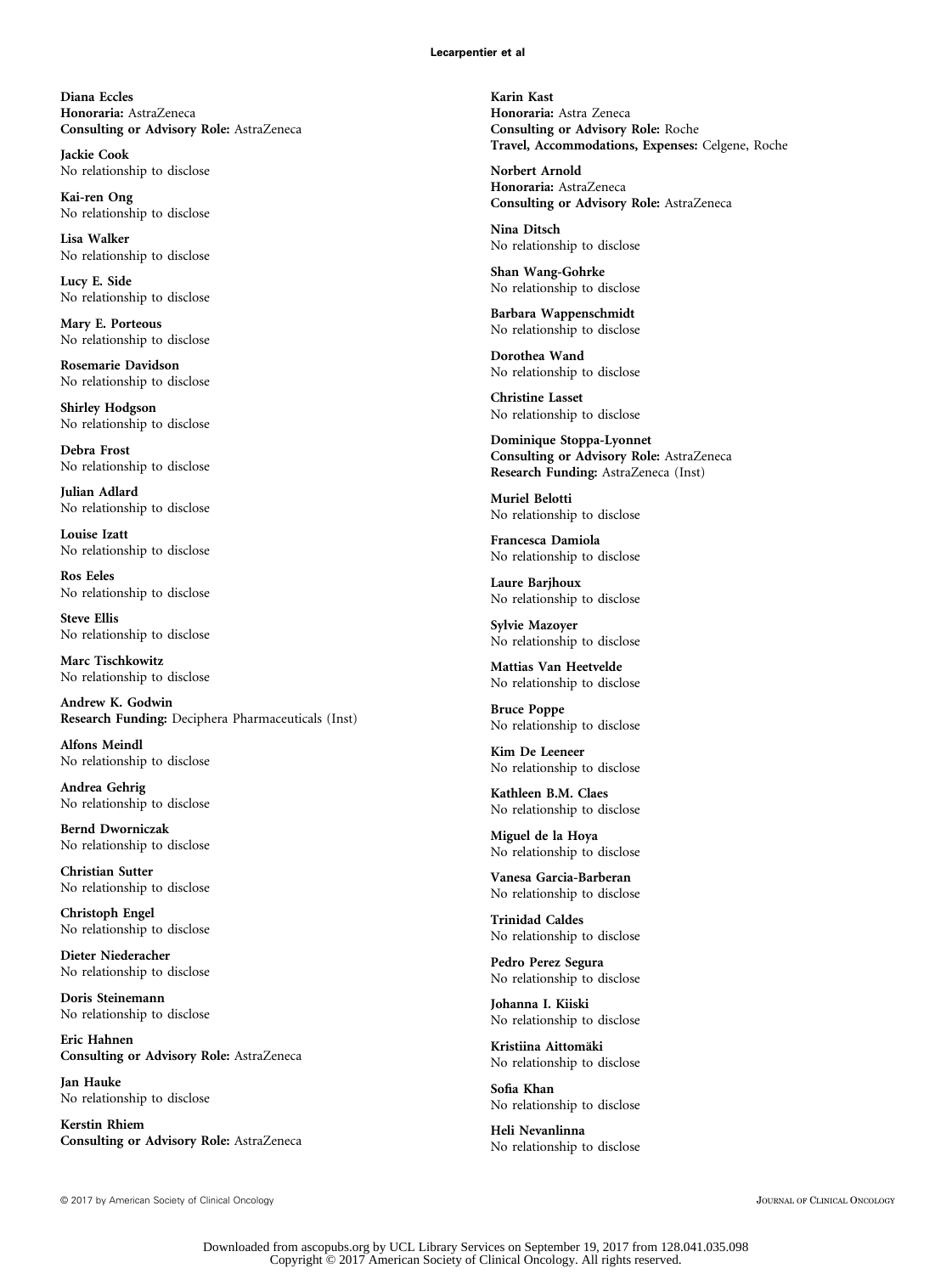### Polygenic Risk Scores in Male BRCA1 and BRCA2 Mutation Carriers

Christi J. van Asperen Research Funding: AstraZeneca (Inst)

Tibor Vaszko No relationship to disclose

Miklos Kasler No relationship to disclose

Edith Olah No relationship to disclose

Judith Balmaña No relationship to disclose

Sara Gutiérrez-Enríquez No relationship to disclose

Orland Diez No relationship to disclose

Alex Teulé No relationship to disclose

Angel Izquierdo No relationship to disclose

Esther Darder No relationship to disclose

Joan Brunet No relationship to disclose

Jesús Del Valle Speakers' Bureau: AstraZeneca

Lidia Feliubadalo Speakers' Bureau: AstraZeneca

Miquel Angel Pujana Research Funding: Roche (Inst), Astellas Pharma (Inst)

Conxi Lazaro No relationship to disclose

Adalgeir Arason No relationship to disclose

Bjarni A. Agnarsson No relationship to disclose

Oskar Th. Johannsson Consulting or Advisory Role: Tesaro Travel, Accommodations, Expenses: Roche, Novartis

Rosa B. Barkardottir No relationship to disclose

Elisa Alducci No relationship to disclose

Silvia Tognazzo No relationship to disclose

Marco Montagna No relationship to disclose

Manuel R. Teixeira No relationship to disclose

Pedro Pinto No relationship to disclose

Amanda B. Spurdle No relationship to disclose Helene Holland No relationship to disclose

Jong Won Lee No relationship to disclose

Min Hyuk Lee No relationship to disclose

Jihyoun Lee No relationship to disclose

Sung-Won Kim No relationship to disclose

Eunyoung Kang No relationship to disclose

Zisun Kim No relationship to disclose

Priyanka Sharma Consulting or Advisory Role: Abbvie Research Funding: GlaxoSmithKline, Novartis, Celgene, Cosmo Biosciences (I) Travel, Accommodations, Expenses: Abbvie

Timothy R. Rebbeck No relationship to disclose

Joseph Vijai No relationship to disclose

Mark Robson Honoraria: AstraZeneca Consulting or Advisory Role: McKesson, AstraZeneca Research Funding: AstraZeneca (Inst), AbbVie (Inst), Myriad Genetics (Inst), Medivation (Inst), Tesaro (Inst) Travel, Accommodations, Expenses: AstraZeneca

Anne Lincoln No relationship to disclose

Jacob Musinsky No relationship to disclose

Pragna Gaddam No relationship to disclose

Yen Y. Tan No relationship to disclose

Andreas Berger No relationship to disclose

Christian F. Singer No relationship to disclose

Jennifer T. Loud No relationship to disclose

Mark H. Greene No relationship to disclose

Anna Marie Mulligan No relationship to disclose

Gord Glendon No relationship to disclose

Irene L. Andrulis No relationship to disclose

Amanda Ewart Toland No relationship to disclose

[jco.org](http://jco.org) © 2017 by American Society of Clinical Oncology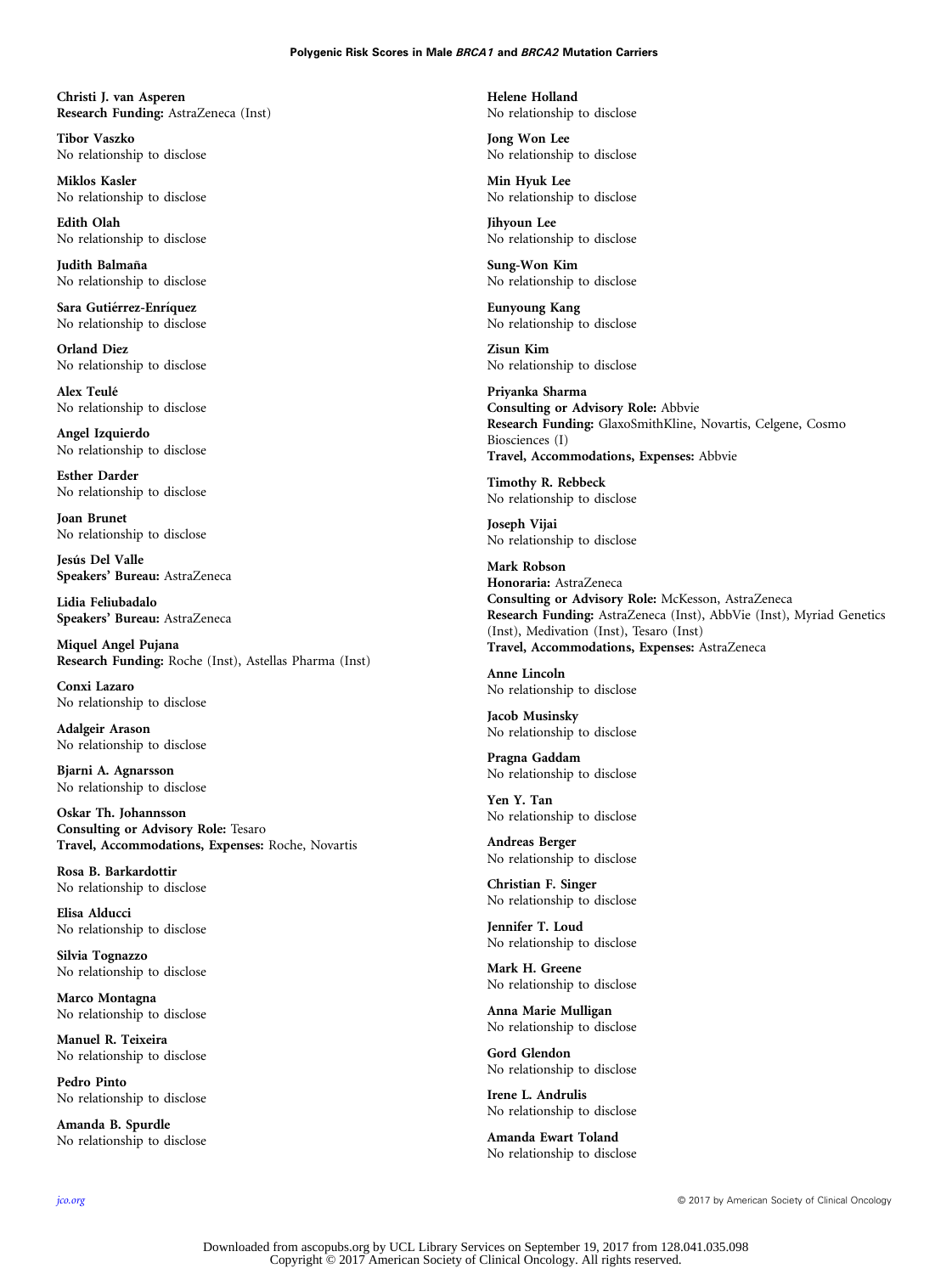Leigha Senter Consulting or Advisory Role: Clovis Oncology, MyGeneCounsel

Anders Bojesen No relationship to disclose

Henriette Roed Nielsen No relationship to disclose

Anne-Bine Skytte No relationship to disclose

Lone Sunde No relationship to disclose

Uffe Birk Jensen No relationship to disclose

Inge Sokilde Pedersen No relationship to disclose

Lotte Krogh No relationship to disclose

Torben A. Kruse No relationship to disclose

Maria A. Caligo No relationship to disclose

Sook-Yee Yoon Research Funding: AstraZeneca

Soo-Hwang Teo Honoraria: AstraZeneca Consulting or Advisory Role: AstraZeneca Research Funding: AstraZeneca (Inst)

Anna von Wachenfeldt No relationship to disclose

Dezheng Huo No relationship to disclose

Sarah M. Nielsen No relationship to disclose

Olufunmilayo I. Olopade No relationship to disclose

Katherine L. Nathanson No relationship to disclose Susan M. Domchek Research Funding: AstraZeneca (Inst), Clovis Oncology (Inst), AbbVie (Inst), PharmaMar (Inst)

Christa Lorenchick No relationship to disclose

Rachel C. Jankowitz Consulting or Advisory Role: Advaxis, bioTheranostics

Ian Campbell No relationship to disclose

Paul James No relationship to disclose

Gillian Mitchell Honoraria: AstraZeneca Consulting or Advisory Role: AstraZeneca Travel, Accommodations, Expenses: AstraZeneca

Nick Orr No relationship to disclose

Sue Kyung Park No relationship to disclose

Mads Thomassen No relationship to disclose

Kenneth Offit No relationship to disclose

Fergus J. Couch Travel, Accommodations, Expenses: Ambry Genetics

Jacques Simard No relationship to disclose

Douglas F. Easton No relationship to disclose

Georgia Chenevix-Trench No relationship to disclose

Rita K. Schmutzler No relationship to disclose

Antonis C. Antoniou No relationship to disclose

Laura Ottini No relationship to disclose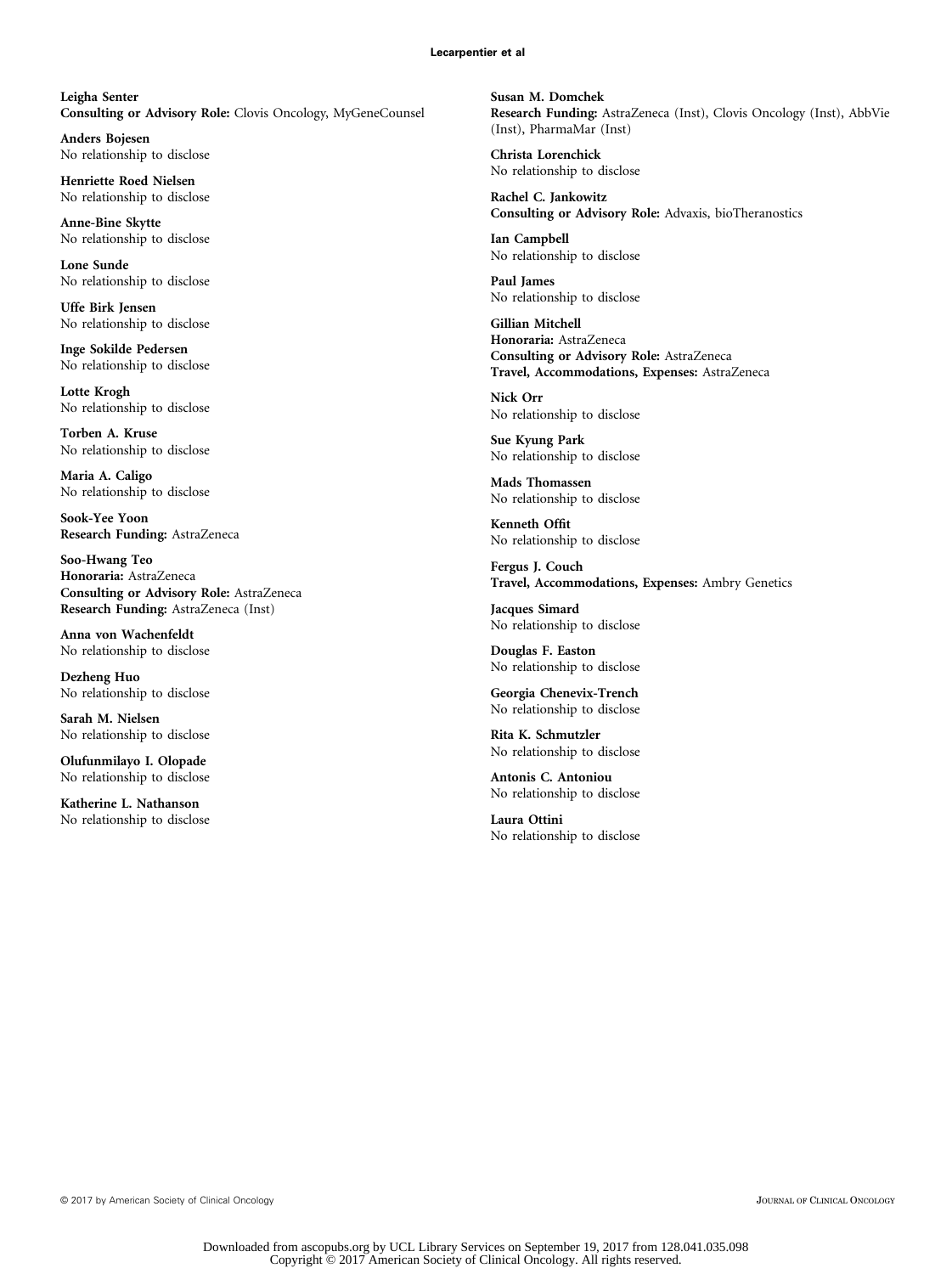### Acknowledgment

We thank Sue Healey for her contribution to CIMBA, in particular, for taking on the task of mutation classification with Olga Sinilnikova. BCFR Australia: We acknowledge Maggie Angelakos, Judi Maskiell, Gillian Dite, Helen Tsimiklis. BCFR Ontario: We thank members and participants in the Ontario Familial Breast Cancer Registry for their contributions to the study. BFBOCC-LT (Baltic Familial Breast Ovarian Cancer Consortium Lithuanian section): We acknowledge Vilius Rudaitis and Laimonas Griškevičius. CBCS (Copenhagen Breast Cancer Study, Rigshospitalet): We thank Bent Ejlertsen Ejlertsen and Anne-Marie Gerdes for the recruitment and genetic counseling of participants. CNIO (Spanish National Cancer Centre): We thank Alicia Barroso, Rosario Alonso, and Guillermo Pita for their assistance. COH-CCGCRN (City of Hope Clinical Cancer Genomics Community Research Network): Patients were recruited for study from the City of Hope Clinical Cancer Genomics Community Research Network. CONSIT TEAM: We acknowledge Daniela Zaffaroni of the Fondazione IRCCS Istituto Nazionale Tumori (INT), Milan, Italy; Brunella Pilato of the Istituto Nazionale Tumori "Giovanni Paolo II", Bari, Italy; and the personnel of the Cogentech Cancer Genetic Test Laboratory, Milan, Italy. FCCC (Fox Chase Cancer Center): We thank Jo Ellen Weaver and Betsy Bove, MD, for their technical support. GEMO (Genetic Modifiers of cancer risk in BRCA1/2 mutation carriers): We pay a tribute to Olga M. Sinilnikova, who with Dominique Stoppa-Lyonnet, initiated and coordinated GEMO until she died on June 30, 2014, and we thank all the GEMO collaborating groups for their contribution to this study. GEMO Collaborating Centers are: Coordinating Centres, Unité Mixte de Génétique Constitutionnelle des Cancers Fréquents, Hospices Civils de Lyon–Centre Léon Bérard, Equipe Génétique du cancer du sein, Centre de Rechercheen Cancerologie de Lyon: Olga Sinilnikova (deceased), Sylvie Mazoyer, Francesca Damiola, Laure ´ Barjhoux, Carole Verny-Pierre, Mélanie Léone, Nadia Boutry-Kryza, Alain Calender, Sophie Giraud; and Service de Génétique Oncologique, Institut Curie, Paris: Dominique Stoppa-Lyonnet, Marion Gauthier-Villars, Bruno Buecher, Claude Houdayer, Etienne Rouleau, Lisa Golmard, Agnes Collet, Virginie Moncoutier, Muriel Belotti, Antoine de Pauw, Camille Elan, Catherine Nogues, ` Emmanuelle Fourme, Anne-Marie Birot; Institut Gustave Roussy, Villejuif: Brigitte Bressac-de-Paillerets, Olivier Caron, Marine Guillaud-Bataille; Centre Jean Perrin, Clermont–Ferrand: Yves-Jean Bignon, Nancy Uhrhammer; Centre Léon Bérard, Lyon: Christine Lasset, Valérie Bonadona, Sandrine Handallou; Centre François Baclesse, Caen: Agnès Hardouin, Pascaline Berthet, Dominique Vaur, Laurent Castera; Institut Paoli Calmettes, Marseille: Hagay Sobol, Violaine Bourdon, Tetsuro Noguchi, Audrey Remenieras, François Eisinger; CHUArnaud-de-Villeneuve, Montpellier: Isabelle Coupier, Pascal Pujol; Centre Oscar Lambret, Lille: Jean-Philippe Peyrat, Joelle Fournier, ¨ Françoise Révillion, Philippe Vennin (deceased), Claude Adenis; Centre Paul Strauss, Strasbourg: Danièle Muller, Jean-Pierre Fricker; Institut Bergonie, Bordeaux: Emmanuelle Barouk-Simonet, Françoise Bonnet, Virginie Bubien, Nicolas Sevenet, Michel Longy; Institut ´ Claudius Regaud, Toulouse: Christine Toulas, Rosine Guimbaud, Laurence Gladieff, Viviane Feillel; CHU Grenoble: Dominique Leroux, Hélène Dreyfus, Christine Rebischung, Magalie Peysselon; CHU Dijon: Fanny Coron, Laurence Faivre; CHU St-Etienne: Fabienne Prieur, Marine Lebrun, Caroline Kientz; HôtelDieu Centre Hospitalier, Chambéry: Sandra Fert Ferrer; Centre Antoine Lacassagne, Nice: Marc Frénay; CHU Limoges: Laurence Vénat-Bouvet; CHU Nantes: Capucine Delnatte; CHU Bretonneau, Tours: Isabelle Mortemousque; Groupe Hospitalier Pitié-Salpétrière, Paris: Florence Coulet, Chrystelle Colas, Florent Soubrier, Mathilde Warcoin; CHU Vandoeuvre-les-Nancy: Johanna Sokolowska, Myriam Bronner; CHU Besançon: Marie-Agnès Collonge-Rame, Alexandre Damette; Creighton University, Omaha, NE: Henry T. Lynch, Carrie L. Snyder. G-FAST (Ghent University Hospital): B.P. is a senior clinical investigator of FWO. We acknowledge the technical support of Ilse Coeneen Brecht Crombez. HCSC (Hospital Clinico San Carlos): We acknowledge Alicia Tosar and Paula Diaque for their technical assistance. HEBCS (Helsinki Breast Cancer Study): We thank Taru A. Muranen, Carl Blomqvist, MD, Kirsimari Aaltonen, MD, Irja Erkkilä, RN, and Virpi Palola, RN, for their help with the HEBCS data and samples. Hereditary Breast and Ovarian Cancer Research Group Netherlands (HEBON): HEBON consists of the following collaborating centers: Coordinating center: Netherlands Cancer Institute, Amsterdam: M.A. Rookus, F.B.L. Hogervorst, F.E. van Leeuwen, S. Verhoef, M.K. Schmidt, N.S. Russell, J.L. de Lange, R. Wijnands; Erasmus Medical Center: J.M. Collée, A.M.W. van den Ouweland, M.J. Hooning, C. Seynaeve, C.H.M. van Deurzen, I.M. Obdeijn; Leiden University Medical Center: C.J. van Asperen, J.T. Wijnen, R.A.E.M. Tollenaar, P. Devilee, T.C.T.E.F. van Cronenburg; Radboud University Nijmegen Medical Center: C.M. Kets, A.R. Mensenkamp; University Medical Center Utrecht: M.G.E.M. Ausems, R.B. van der Luijt, C.C. van der Pol; Amsterdam Medical Center: C.M. Aalfs, T.A.M. van Os; Vrije Universiteit Medical Center: J.J.P. Gille, Q. Waisfisz, H.E.J. Meijers-Heijboer; University Hospital Maastricht: E.B. Gomez-Garcia, M.J. Blok; University Medical Center ´ Groningen: J.C. Oosterwijk, A.H. van der Hout, M.J. Mourits, G.H. de Bock; The Netherlands Foundation for the Detection of Hereditary Tumours, Leiden: H.F. Vasen; The Netherlands Comprehensive Cancer Organization (IKNL): S. Siesling, J. Verloop; The Dutch Pathology Registry (PALGA): L.I.H. Overbeek. HEBON thanks the registration teams of IKNL and PALGA for part of the data collection. HUNBOCS (Molecular Genetic Studies of Breast- and Ovarian Cancer in Hungary): We thank the Hungarian Breast and Ovarian Cancer Study Group members (Janos Papp, Aniko Bozsik, Judit Franko, Maria Balogh, Gabriella Domokos, Judit Ferenczi, Department of Molecular Genetics, National Institute of Oncology, Budapest, Hungary) and the clinicians and patients for their contributions to this study. HVH (University Hospital Vall d'Hebron): We thank the Cellex Foundation for providing research facilities and equipment. ICO (Institut Catala` d'Oncologia): We thank the ICO Hereditary Cancer Program team led by Gabriel Capella, MD. INHERIT (INterdisciplinary HEalth Research Internal Team BReast CAncer susceptibility): We thank Martine Dumont, MD, Martine Tranchant and Stephane Dubois for QC, ´ sample management and skillful assistance. J.S. is Chair holder of the Canada Research Chair in Oncogenetics. J.S. and P.S. were part of the QC and Genotyping coordinating group of iCOGS and Oncoarray (BCAC and CIMBA). IPOBCS (Portuguese Oncology Institute-Porto